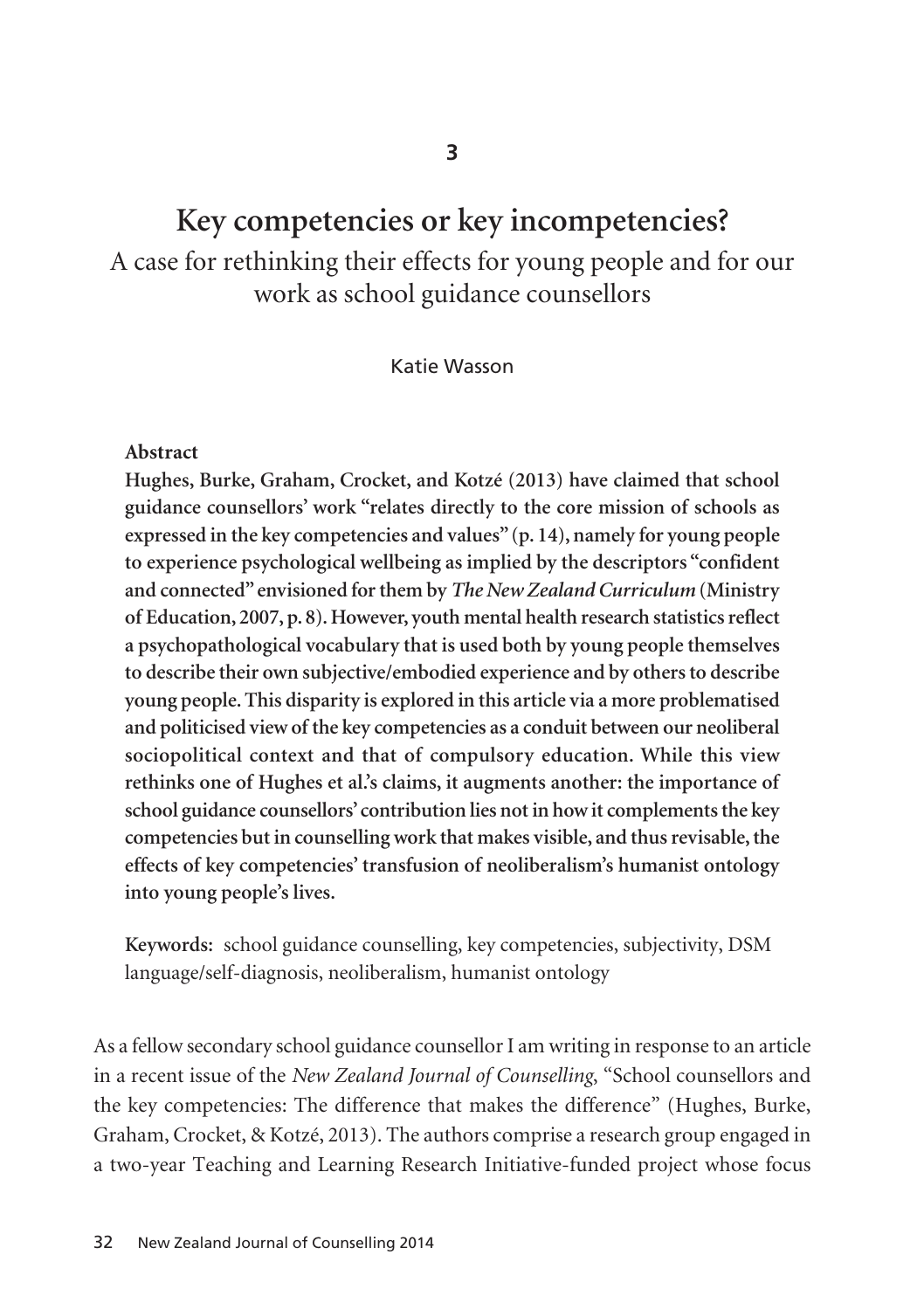question has been "How do school guidance counsellors contribute to students' development and use of key competencies?" (Hughes et al., 2013, p. 7). These key competencies are intended as "drivers of change" (Hipkins, 2012, p. 63) toward realising the vision of the contemporary *New Zealand Curriculum* for young people, namely that they "will be confident [and] connected" (Ministry of Education [MoE], 2007, p. 7). At the time of the rollout of the 2007 *New Zealand Curriculum*, I was working as a senior leader in charge of pastoral care in a New Zealand secondary school. I took it for granted that the key competencies' espoused intentions to promote "wellbeing" (i.e., confidence and connectedness) would manifest as such in the subjective/embodied experiences of young people. To the extent that I understood "student wellbeing [to be] critical for student achievement" (Greaney, 2013), my "participation in the implementation of the curriculum" (Hughes et al., 2013, p. 8) as senior leader was one of enthusiastic commitment to working the values and key competencies of *The New Zealand Curriculum* into my school's policy documents and practices as they related to pastoral student support.

However, during the time that this aspirational curriculum has been in place, the evidence relating to both New Zealand and international youth mental health has continued to indicate that the key competencies, by their own assessment criteria, have not fulfilled their transformative potential. Many young people do not describe their subjective/embodied experience with a vocabulary that implies confidence and connectedness, i.e. the psychological wellbeing envisioned for them by *The New Zealand Curriculum* (MoE, 2007). This is corroborated by local evidence gathered from my work as a school guidance counsellor and its privileged insights into the intimate contexts of young people's lives. With the phrase "intimate contexts" I refer to young people's private domains, "at/within"1 which is located *feeling* or *emotion* that this article will call "subjective/embodied experience." In this way, my move into counselling after many years as both a head of department and a senior leader in secondary schools has generated my dual perspective of *The New Zealand Curriculum*'s key competencies at a policy level and of young people's subjective/embodied experience at/within their intimate contexts.

Significant attention has been paid, both nationally and internationally, to the youth mental health research evidence that comprises young people's *self*-reported subjective/embodied experience. In New Zealand, various documents have been issued to secondary schools, by way of reports, recommendations, and guidelines, insisting that this evidence can no longer be ignored (ERO, 2013a, b; Key, 2013; MoE, 2013;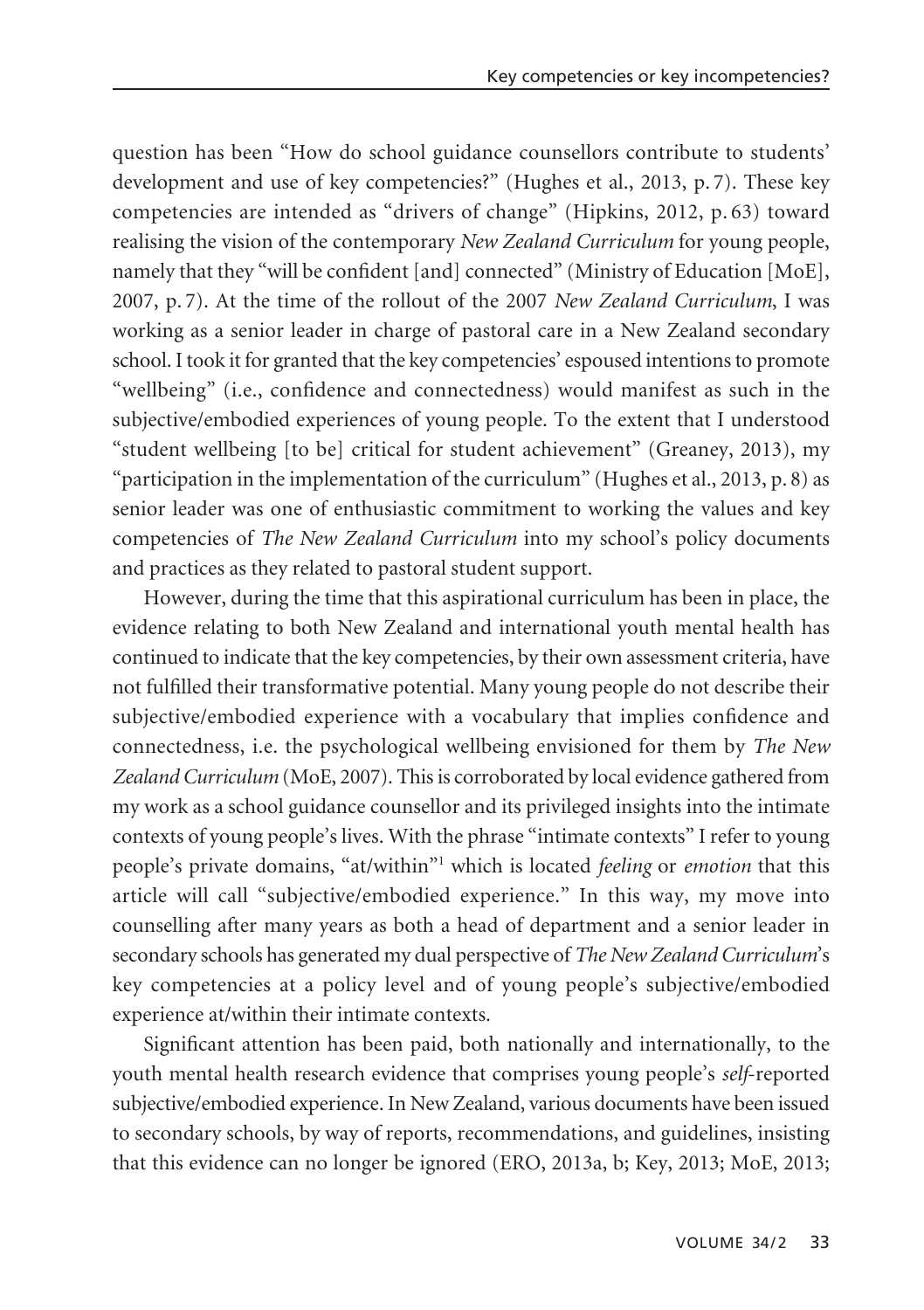MoH, 2012a). In responding to Hughes et al. (2013), this article also responds to these documents, specifically the recommendation from New Zealand's Education Review Office (ERO, 2013b) that schools ask: "What are the key problems facing our students?" (p. 5). ERO envisages that schools' exploration of this question will "help them address some of the challenges and ensure that effective guidance and counselling are in place" (p. i). My concerns about two "key problems" or "challenges" (ERO, 2013b) coalesce to comprise the crux of this article's exploration, namely the production and sustenance of the contemporary phenomenon of young people's selfreported mental health as evidenced by the research, and the shortcomings of the work of the key competencies that may be contributing to this evidence.

My dual perspective that has produced these concerns has also revealed a paradox: to many *outside* the counselling room, including myself in my previous positions, young people who feature in the youth mental health research evidence may appear *outwardly* to be the confident, connected, and successful 21st-century citizens of *The New Zealand Curriculum*'s vision—if these things are measured by culturally acceptable behaviour and academic achievement. I have called this contradictory and ambiguous positioning of young people a *pivotal paradox* because it renders invisible the subjective/embodied experiences of young people, at the same time as it renders the work of guidance counselling a mechanism by which these experiences and their production and sustenance may be made visible.

My legal mandate as a school guidance counsellor together with the New Zealand Association of Counsellors' *Code of Ethics* (2012) charge me with an ethical and legal responsibility to heed Gavey's (2012) exhortation that "it is time for us to call it as we see it." It is time to make visible the pivotal paradox that I "see" and to voice and explore my dual concern, which I consider to be the "challenge of our time" to which our "education system must respond" (MoE, 2007, p. 4).

The main body of this article begins with an overview of *The New Zealand Curriculum* and its key competencies, followed by a discussion of the relevant local, national, and international evidence of the latest youth mental health research. I then provide a summary of the feminist poststructural philosophy and theory that underpin both the narrative approaches (White & Epston, 1990) of my school guidance counselling and this article's lens. This section clarifies the rationale both for my dual concern and for exploring this concern through scrutinising young people's global, local, and intimate contexts, as well as the relationships between them. The complexities and ambiguities of such an exploration require the method "working the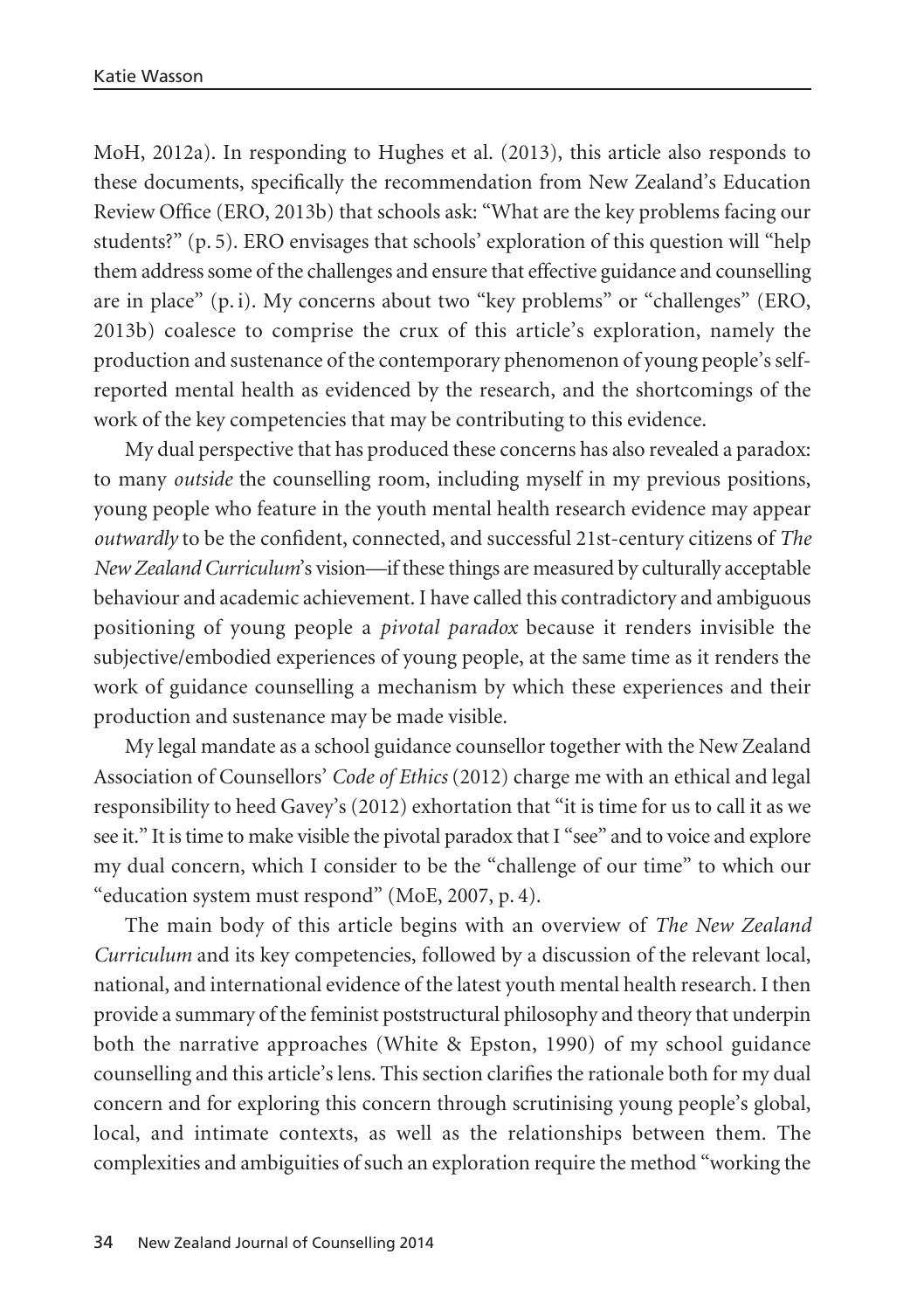double move" (St Pierre, 2000, p. 479) of feminist poststructuralism. In turn, this doubled work requires the necessary deconstruction of ERO's (2013b) question and subsequent *re*construction of three questions that guide this exploration over the following three sections.

The first research question asks: How are young people positioned at the nexus of their global and local contexts? Explored in this section are young people's wider *global* context, their *local* context of compulsory education and its key competencies, as well as the relationships between the global and the local as they affect young people at/within their intimate contexts. This brings my exploration to the second and third research questions: How does humanist ontology's positioning of young people produce their subjective/embodied experience "at/within" their intimate contexts, and what sort of subjective/embodied experiences does this positioning produce that means young people are compelled to self-diagnose? The teasing out of the complexities and ambiguities in exploring responses to the latter two questions reveals other conduits of influence that contribute to the pivotal paradox. These influences are discussed in the penultimate section, in which I critique the official evidence and response documents as contributing to the increasing intractability, both of selfreported youth mental health and of the shortcomings of the work of the key competencies. I conclude by discussing the implications for our work as school guidance counsellors, and my hope and intention for this article's "calling" to be part of a wider conversation that moves towards a more problematised and politicised view both of the body of youth mental health research evidence and of the key competencies.

## *The New Zealand Curriculum* **and its key competencies**

Hughes et al. (2013) examine school counselling practice through the lenses of the key competencies as set out in the contemporary *New Zealand Curriculum* (MoE, 2007). These key competencies were developed from a global initiative—the "Definition and Selection of Competencies Project" (DeSeCo)—introduced in 2005 by the Organisation for Economic Cooperation and Development (OECD, 2005). The DeSeCo project was intended to steer and extend the OECD's "Programme for International Student Assessment" (PISA) (OECD, 2012), ongoing since 1997, "into new competency domains" (OECD, 2005). Developed in response to the uncertainties and the complex, intractable dilemmas, i.e. the "wicked problems,"2 produced by globalisation (Hipkins, 2014, p. 19; Rittel & Webber, 1973), these competencies are intended to be "what we need for a successful life and a well-functioning society"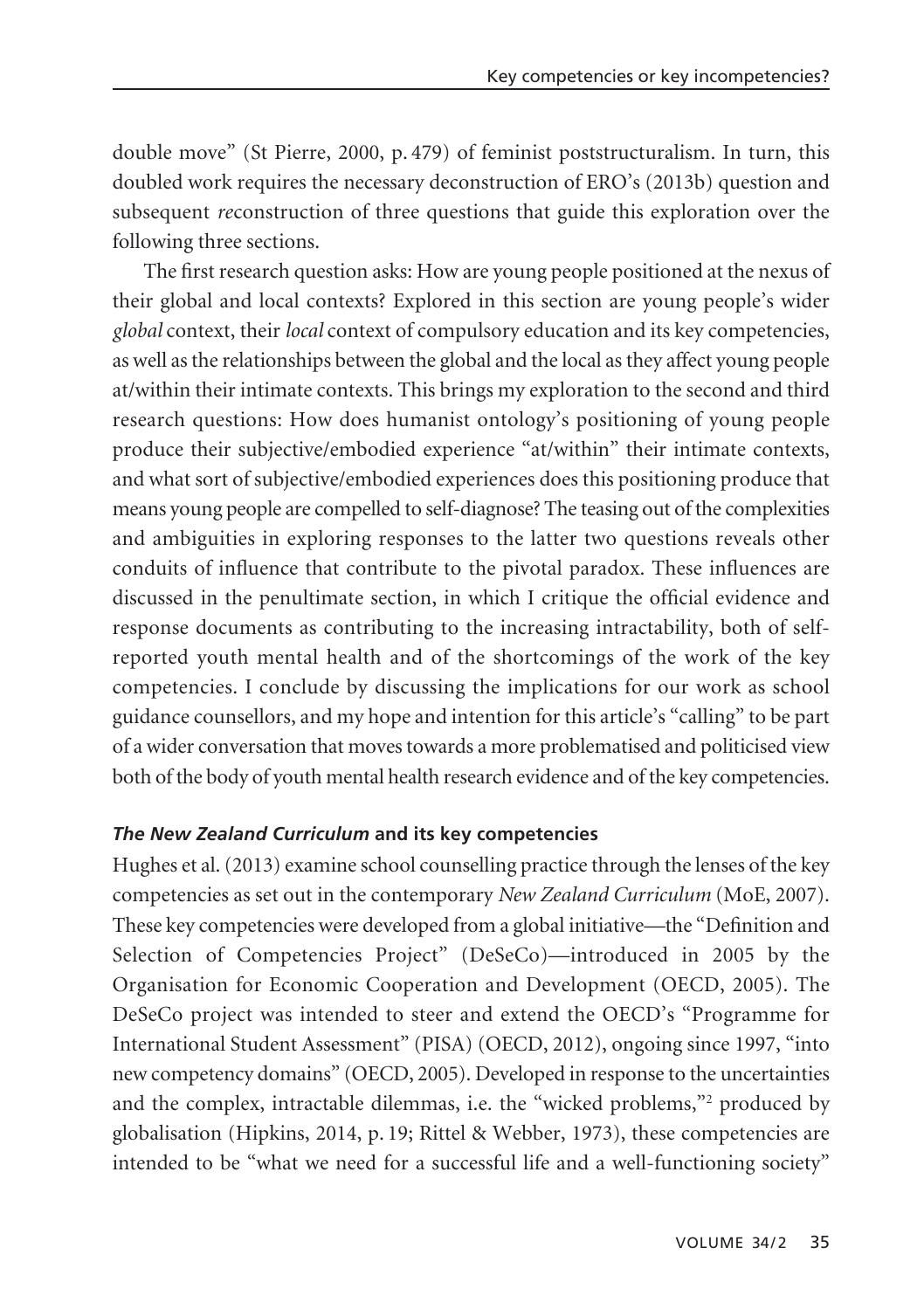(OECD, 2005). In this way, the OECD's PISA programme and DeSeCo project comprise an internationally agreed and implemented framework for citizenship education. In the New Zealand context, the key competencies are a central integrating feature of *The New Zealand Curriculum*, intended to perform as a crucial conduit of influence in "achieving a school's core mission" (Hughes et al., 2013, p. 14), namely, the realising of the curriculum's "vision of our young people." This vision is the "starting point" of the *New Zealand Curriculum* document that serves as "a clear statement of what we deem important in education" (MoE, 2007, p. 4), clarified later as a vision of "young people who will be confident [and] connected" (p. 7).

Hughes et al. (2013) perceive that our work as school guidance counsellors "relates directly to the core mission as expressed in the key competencies" (p. 14), through sharing foci, values, and language. In this way, "the structure of *The New Zealand Curriculum* in fact brings guidance counsellors to the heart of the core purpose of schools" (Hughes et al., 2013, p. 2). Accordingly, Hughes et al. (2013) propose that school guidance counsellors can and should "contribute to providing learning environments" (p. 6) in which the key competencies are "modelled, explored and developed" (MoE, 2007, p. 10). In this way, through "counselling work [that] typically and routinely helps students practise, develop and grow in the use of the key competencies" (Hughes et al., 2013, p. 6), the vision for *The New Zealand Curriculum* will be realised and young people will be "enable [d] to live full and satisfying lives" (Hughes et al., 2013, p. 8) as confident, connected, and successful 21st-century global citizens (MoE, 2007).

## **The youth mental health research evidence: A wicked problem**

Confidence and connectedness are psychological terms, i.e., descriptors of internal feelings or emotions, or subjective/embodied experiences that imply mental health or "wellbeing" (ERO, 2013a, p. 5). However, despite the aspirational vision of *The New Zealand Curriculum* and the espoused intentions of its key competencies, one pervasive "challenge of our time" (MoE, 2007, p. 4) has persisted since the curriculum's inception, namely the wicked problem of young people's self-reported mental health as evidenced by the research. This includes the findings of two major health and wellbeing surveys of New Zealand secondary school students conducted since 2007 (Adolescent Health Research Group [AHRG], 2008, 2013). The comprehensive statistics generated have revealed how young people are self-reporting their subjective/embodied experience using a vocabulary that is in stark contrast to the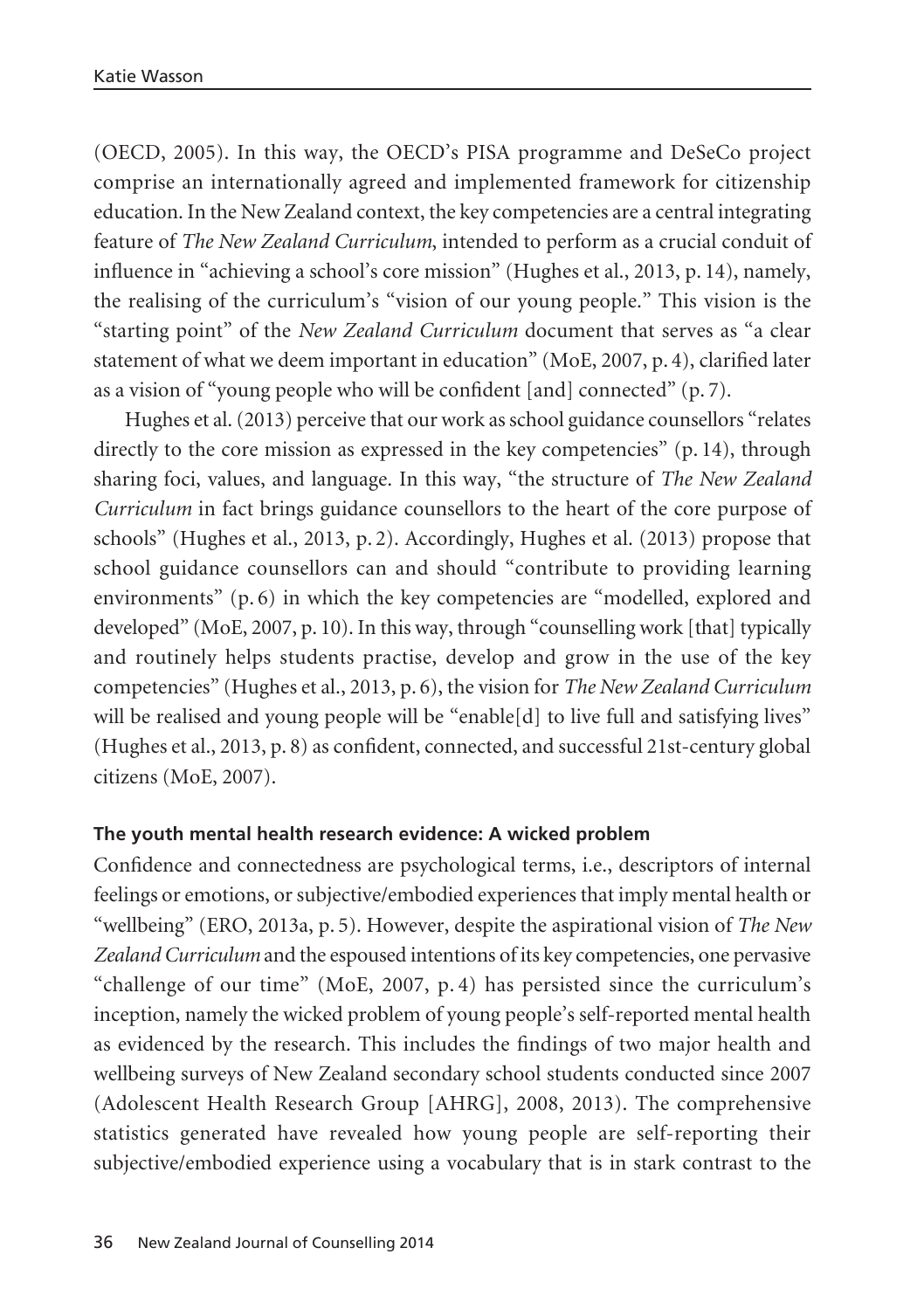confidence and connectedness that *The New Zealand Curriculum* envisions for them. Fleming et al. (2014) have examined and summarised AHRG's research results and confirmed a "decline in the mental health [of young people] between 2007 and 2012, in particular an increased proportion who report low mood, depressive and emotional symptoms, self-harm, hyper-activity and peer problems" (p. 479). These national statistics corroborate the findings of international research (Association for Young People's Health [AYPH], 2013; National Institute of Mental Health [NIMH], 2014; World Health Organization [WHO], 2014).

In turn, this national and international evidence corroborates my locally gathered evidence from my work as a school guidance counsellor in which, on a daily basis, I am witness to the prevalence of the words "depression," "anxiety," and "stress" used by many young people as an "experience-near definition" (White, 2007, p. 40) of their subjective/embodied experiences. I also hear these young people speak in ways that imply *physical* manifestations allied with their subjective/embodied experiences. These most commonly include descriptions of "anxiety/panic attacks," "anger (management) problems," and a variety of self-harm behaviours. In the latter category I include the physical consequences of problematic relationships with alcohol and/or other drugs, sex, and, ever more prevalently, with food/eating and/or exercise connected with body/appearance dissatisfaction.

Psychopathological descriptors locate whatever it is they are describing as deficits exclusively *within* people. In my counselling practice, I co-explore with young people their descriptors in order to clarify how they contextualise and make meaning of their particular vocabulary. In doing so, I find that most young people do attribute psychopathological meaning to this vocabulary, i.e. they *do* locate their experiences, both subjective/embodied and physical, as deficits exclusively *within* themselves. These attributions are often made explicit in young people's use of accompanying words and phrases such as "disorder," "personality traits," and "it runs in my family," or they describe concepts of either genetic and/or biomedical aetiology.

In this way, young people's psychopathological descriptors perform as "labels" in being used to communicate the presence of clusters of "symptoms" that are categorised as "disorders" by the *Diagnostic and Statistical Manual of Mental Disorders (DSM)* (American Psychiatric Association, 2000).3 Young people include in their symptoms both their subjective/embodied experience and its apparently allied physical manifestations as listed earlier (anxiety, anger, and/or self-harm behaviours, for example). Such physical manifestations are also psychopathologised in the DSM by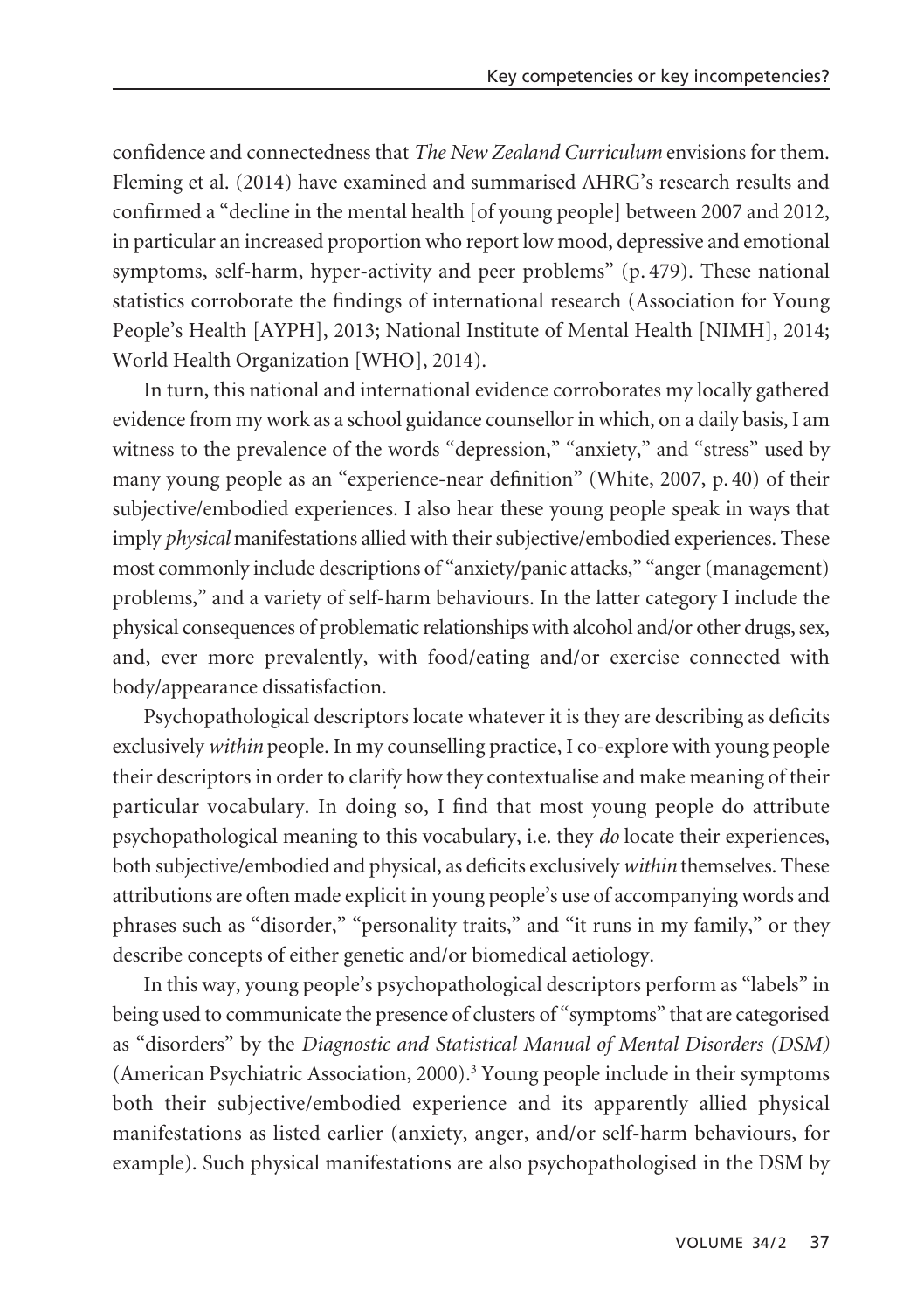their categorisation as "cross-cutting symptom[s]" and "cross-cutting issue[s] of mental disorders" (Kupfer, 2013). To the extent that young people are conflating both their subjective/embodied and allied physical experience (including self-harm behaviours) with psychopathological "symptoms" of a DSM "disorder," young people throughout all the OECD countries are self-diagnosing as a way to "define [their] own experience" (Hornstein, 2013, p. 29) both to themselves and to others (Georgaca, 2013; Guilfoyle, 2013).

The phenomenon of young people self-harming has been and continues to be widely documented. In New Zealand, for example, the annual statistics of hospitalisations for intentional self-harm among young people are published (MoH, 2012b) and widely reported in the popular media. Similarly, the potentially profound implications of self-harm are acknowledged in being referred to as "suicidal behaviours" that have "a major impact on families/wh nau and communities" (MoH, 2012a, p. 7). Responding to its own international statistics, the WHO has expressed "future focused" (MoE, 2007, p. 9) concern, not only for the serious impact on the health and development of young people today, but also for the "devastating effects on their health as adults *tomorrow* [emphasis added]" (WHO, 2014).

In contrast, young people's attribution of psychopathological meaning to their experience has not been made problematic in the official documents responding to the self-reported youth mental health evidence, hence this phenomenon of young people's self-diagnosis has not even been identified. (This crucial mode of invisibilisation is explored further in the penultimate section of this article.) However, this article's feminist poststructural lens views self-diagnostic language as a powerful, constitutive force (Davies et al., 2004) that may contain and shape young people's processes and practices of subjectivity, to the extent that it "affects the very material conditions of their lives" (Gavey, 2012).

In this continuing exploration of my dual concern, I categorise young people's selfreported mental health as evidenced by the research as the "wicked problem of selfdiagnosis," i.e. their intentional use of psychopathological language. This categorisation encompasses young people's conflation and location of any combination of their subjective/embodied and/or allied physical experiences and/or self-harm as deficits exclusively within themselves. The next section explains why feminist poststructuralism understands the wicked problem of young people's self-diagnosis itself to be problematic and thus one of the foci of my dual concern.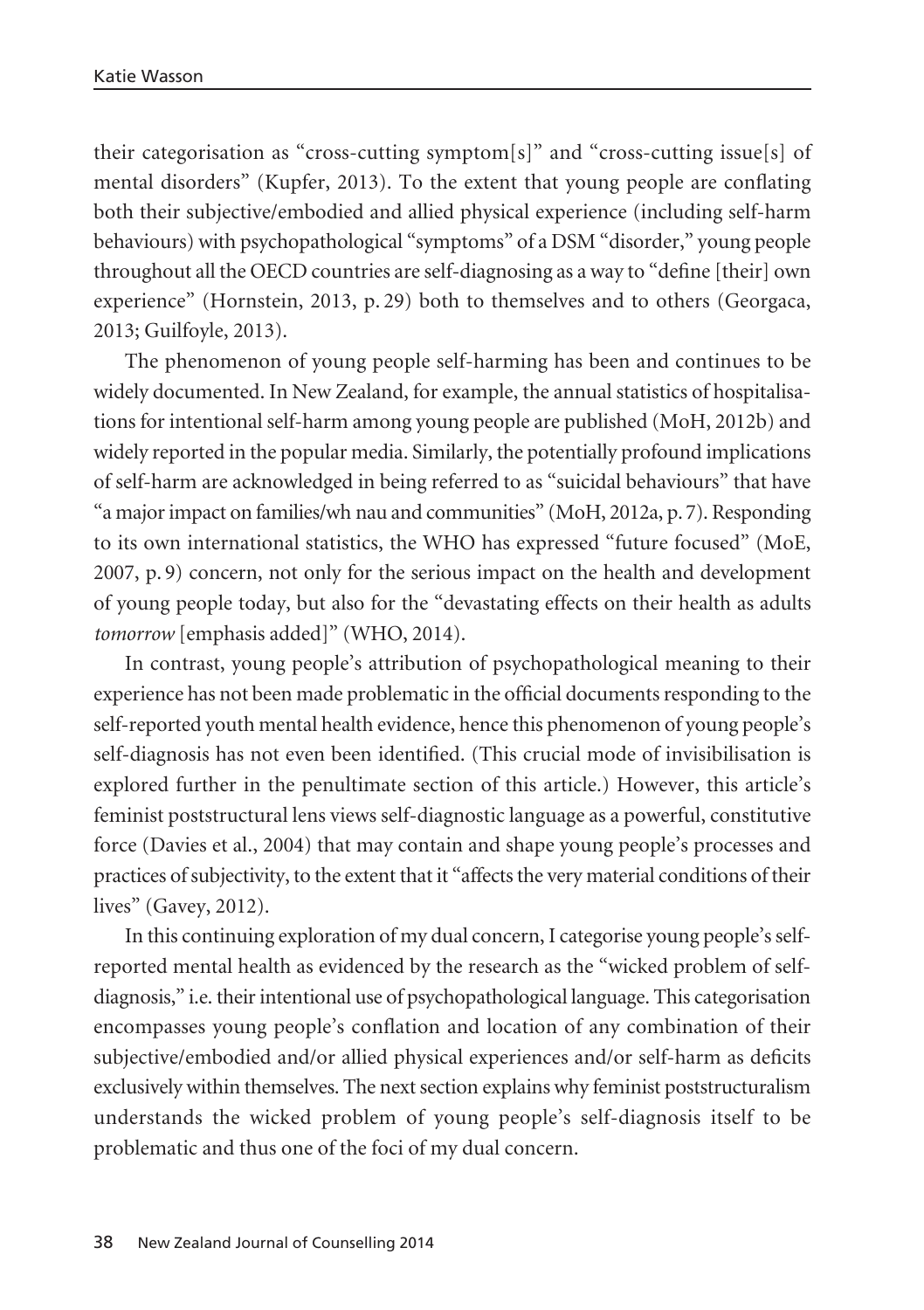## **The feminist poststructural philosophy and theory underpinning my exploration**

Outside of compulsory education, especially in the field of critical psychology and critical psychiatry, there is concern for the effects on people's life trajectories when their construction of subjectivity is influenced by diagnosis, whether given by others or taken up as their own, i.e. self-diagnosis (Brunila, 2012; Roberts, 2000; Sinaikin, 2004; Strong, 2012; Tietze, 2012; Ussher, 2010; Walker, 2006; White, 1995). In addition to the sources cited, the journal *Feminism & Psychology* devoted a special issue in 2013 to the dilemmas arising from the influence of the DSM. These concerns are circumscribed by a feminist poststructural understanding of subjectivity, i.e. the practices and processes that comprise our construction of a sense of "self" at/within our contexts. Such concerns are intensified within the context of this article's genealogical (Butler, 1990) exploration of young people's self-diagnosis. Feminist poststructuralism's attention to the effects of power relationships considers young people's limited scope for action, freedom, or resistance to render their positioning already marginalised, and thus their own perceptions and voice more susceptible to colonisation and/or to being silenced.

This feminist poststructural understanding of subjectivity is one that is encapsulated by Butler's (1990) explanation that "there is no self…there is only the taking up of the tools where they lie, where the very 'taking up' is enabled by the tool lying there" (p. 145). This is a complex understanding of the social construction of subjectivity (Berger & Luckmann, 1966; Freedman & Combs, 1996) in which our sense of "self" "becomes thinkable only against the background of the systems of thought…available within a culture" (Yates & Hiles, 2010, p. 61). Relevant to this article's exploration is its understanding of the doubled or two-way processes and practices of subjectivity that account for the complexities and ambiguities of how "we are both acted upon and we act" (Davies, 2006, p. 428). In this way, feminist poststructuralism understands young people, despite their marginalised position, *not* to be merely passive, but instead to be active subjects (Foucault, 1982) who perform particular actions and/or ways of thinking and speaking that involve them in their subjectivity.

This feminist poststructural understanding is one in which *language*is irreducibly intertwined as a performative tool that shapes "relationships of power, various truths and multiple subjectivities" (Loveridge & Cornforth, 2014, p. 464). These relationships coalesce to construct the *contexts* within which people are differently positioned at any momentary nexus point. Furthermore, these relationships determine whether that position constrains or makes available particular actions and/or ways of thinking and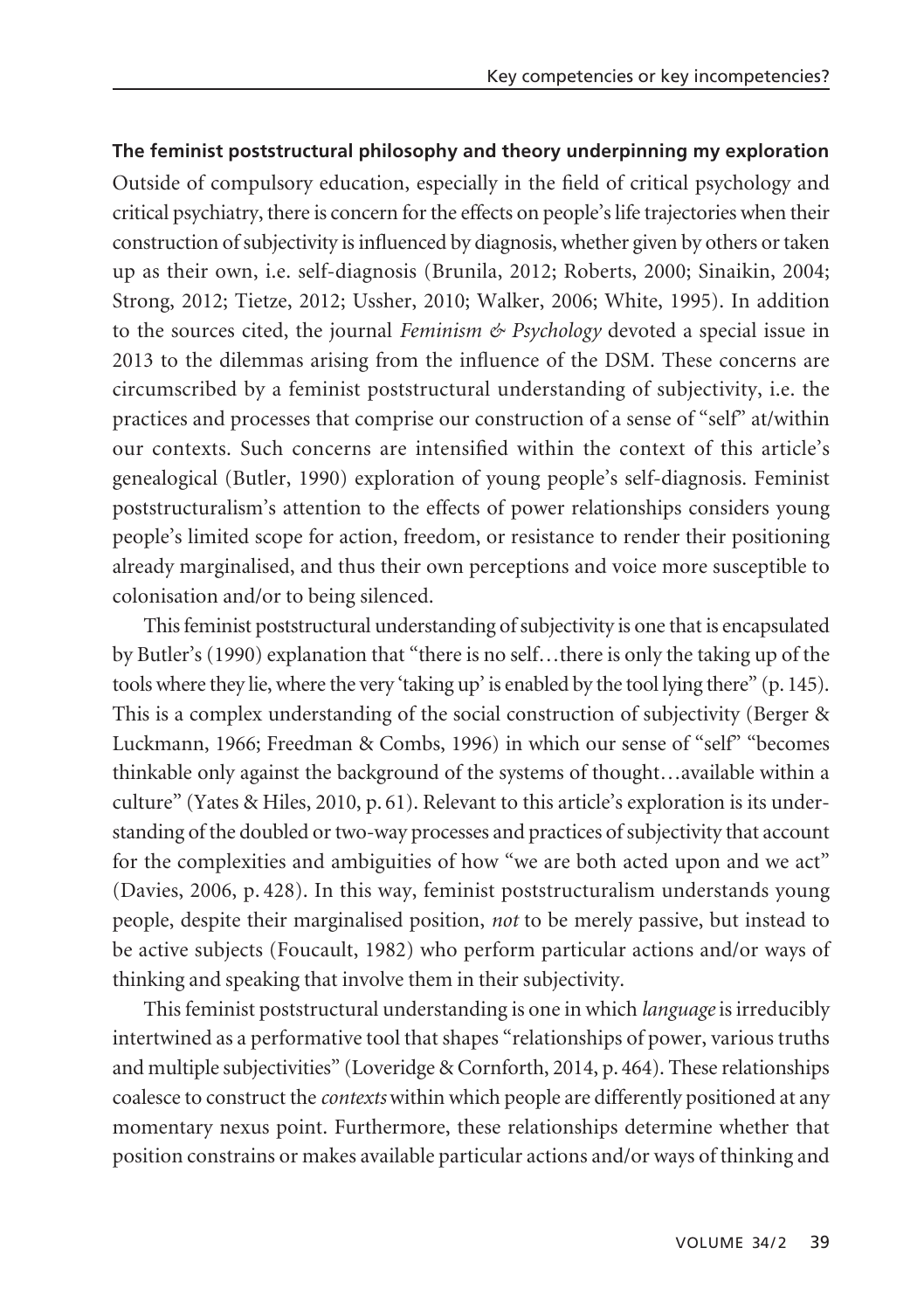speaking that produce subjective/embodied experience—whether problematic or otherwise. The relevance of this complex understanding of subjectivity is its illumination of the words we use—both those that we apply to ourselves and those that come to us from others—as tools that construct frameworks for understanding that are profoundly shaping of lives and our subjective/embodied experience. To the extent that the descriptions we have of life "are directly *constitutive* of life" (Freedman & Combs, 1996, as cited in Sinaikin, 2004), "we are ethically bound to pay attention to how we word the world" (St Pierre, 2000, p. 483).

In this way, feminist poststructural theory elucidates Hughes et al.'s (2013) claim for the significance of NZAC's *Code of Ethics*. It is our code of ethics that constructs the conditions of possibility for the "difference" (Hughes et al., 2013, p. 2) between guidance counsellors' and others' work with young people within schools. This is the crucial difference: our work's privileged access to young people's intimate contexts in which we are offered insights into their subjective/embodied experience. It is a difference that makes both possible and imperative our ethical attention both to our own and to young people's wording of their worlds—especially when it is a language of self-diagnosis that is infused with psychopathology.

A feminist poststructural understanding of subjectivity contends that young people's self-diagnosis and their practices and processes of subjectivity are irreducibly intertwined. In locating both their subjective/embodied experiences and allied physical manifestations as deficits exclusively within themselves, young people's consequent consideration of them*selves*—and others' consideration of young people—becomes one of vulnerability and fragility (Brunila, 2012). To the extent that the powerful constitutive force of diagnosis may construct young people's *own* "problem-saturated identity conclusions" (White, 2000, p. 7), already-marginalised young people are more likely to live the labels and their allied narratives of vulnerability and fragility as their "truths" at/within their intimate contexts. In this way, diagnoses may construct both a closed-conceptual system and a self-fulfilling prophecy, i.e. an enclosed and predictable way of making sense and responding to experience that iatrogenically perpetuates itself and its own taking up by young people as self-diagnosis, and/or its taking up by others on behalf of young people. The effects of these problematic identity conclusions for young people may have profound consequences for the construction of their subjectivity, constraining their choices and thus their life trajectories.

This feminist poststructural lens has explained the refocusing of my dual concern on the wicked problem of young people's self-diagnosis and the continuing exploration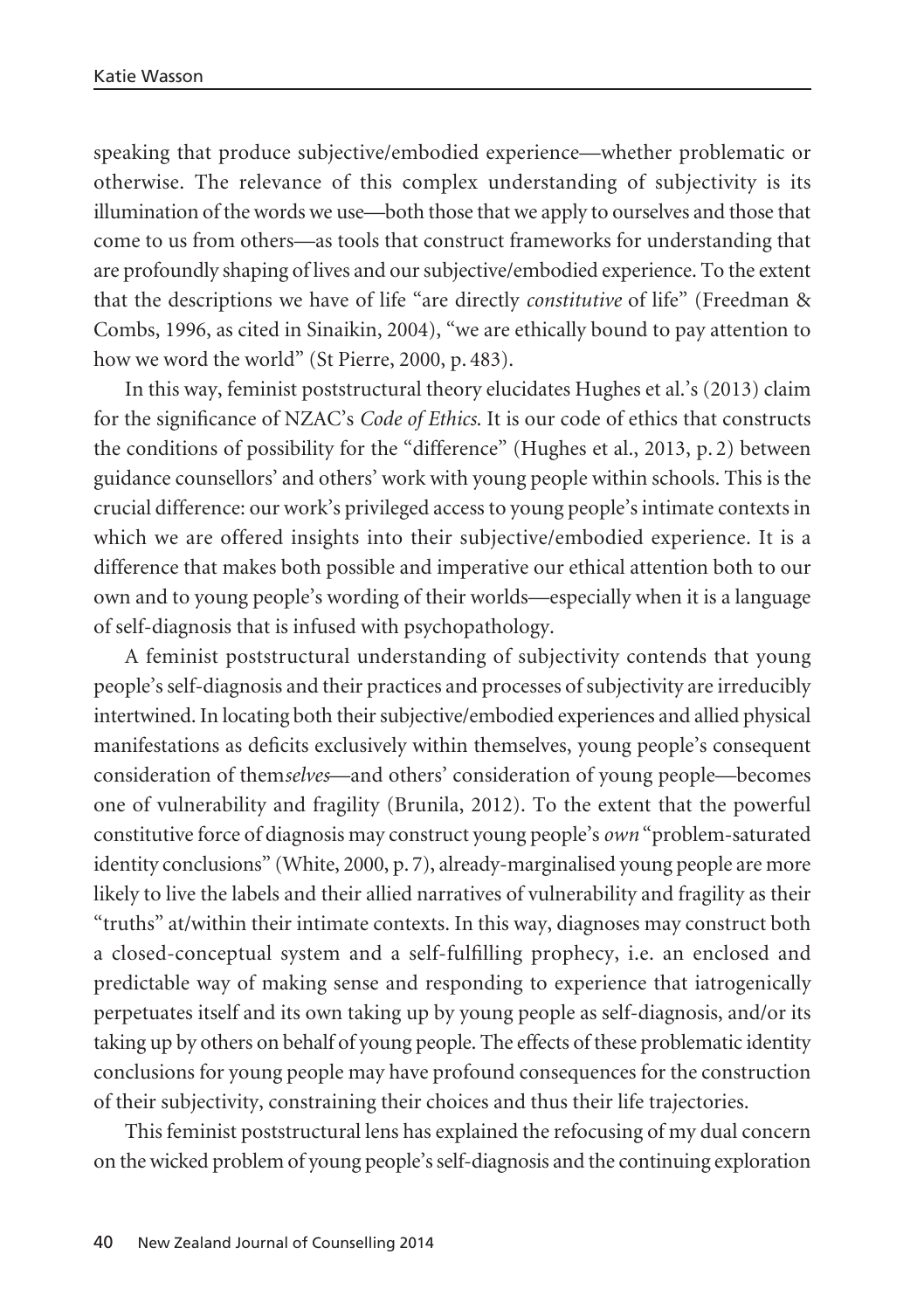of its relationship with the work of the key competencies. Such an exploration requires "working the double move" (St Pierre, 2000, p. 479) of feminist poststructuralism in order to offer responses to my first research question: How are young people positioned at the nexus of their global and local contexts?

# **Myths and mantras**

My doubled work begins by focusing a feminist poststructural wide-angle lens on our contemporary Western sociopolitical context and the crucial role played by humanist ontology in its governing philosophy and strategies of neoliberal capitalism. Neoliberal capitalism has two pivotal governing strategies, one of "economic doxa" (Brodie, 2007,  $p. 101$ ,<sup>4</sup> otherwise known as marketisation, and the other of individualisation (Patrick, 2013). These strategies coalesce to convince us "there is no choice at a systemic level. Instead, [our] power and agency lies in [our] individual choice to become appropriate and successful within that (inevitable) system" (Davies, 2006, p. 436). Marketisation is crucially influential in the practices and processes of young people's subjectivity. However, the scope of this article only allows a feminist poststructural focus on individualisation and its "condition of possibility" (Butler, 1995, as cited in Davies, 2006, p. 426) and on its effects and implications for subjectivity construction, i.e. "how it is legitimate and desirable to be and act in the world" (Gavey, 2012).

The expectations and requirements of a neoliberal subjectivity revolve around neoliberalism's pivotal governing strategy of "individualisation," its overarching myth of individual autonomy and allied "exaggerated and deceptive mantra of freedom of choice" (Gavey, 2012). Neoliberalism's "individualisation is a fate, not a choice" (Bauman, 2000, p. 34) that produces in each individual not only an internalised belief in their own inherent freedom and autonomy, but also a belief that individual freedom and autonomy is their "unassailable right" (Davies & Saltmarsh, 2007, p. 11). However, neoliberalism's individualisation is only made possible by humanist ontology and its construction of an "essential self," i.e. a self that has an irreducible, pre-existing, and knowable form. As a product of the Enlightenment that has persisted for over 300 years, this essential self is one of the most successful and powerful constructs of Western philosophy to the extent that its common-sense "I" has gained "truth" status (Foucault, 1982). However, while a feminist poststructural theory of subjectivity understands this self-contained, autonomous source of meaning to be an incorrigible illusion (Davies, 2006; Yates & Hiles, 2010), it is an immensely influential one. The essential self is not only the irreducible condition of *possibility* for neoliberalism, its pivotal strategy of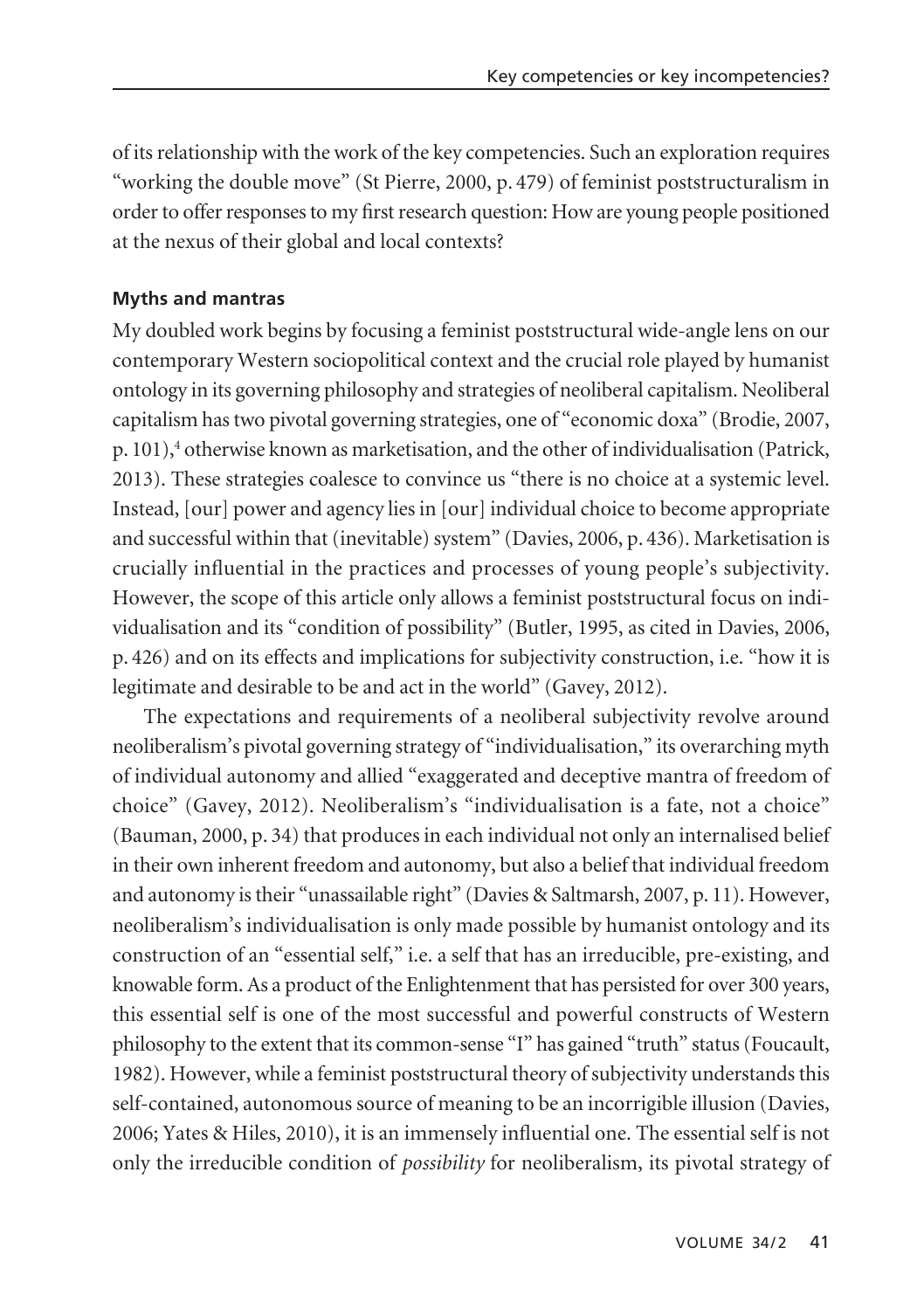individualisation, and allied logic, but also the means by which these are powerfully disseminated, sustained, and increased.

Neoliberalism returns the favour by "looking to 'human nature' to guarantee its version of reality" (Weedon, 1987, p. 74), adopting the central deceit of the autonomous essential self as its overarching myth. In this way, neoliberalism and humanist ontology serve to reinscribe each other through multiple and complex, insidious and contingent manoeuvres. Consequently, their intertwined status has achieved a cultural hegemony to the extent that it is experienced as inevitable, i.e. the "common sense" condition of humankind (Yates & Hiles, 2010). In order to indicate both their intertwinement and humanist ontology's primary status as the condition of possibility for neoliberalism, I will hereafter use the term *humanist-neoliberal* when appropriate.

Focusing my doubled work on the conduits that carry global, humanist-neoliberal influence through to *local* contexts sees how, in our contemporary times, the internet has constructed a seemingly infinitely effective, accessible, and *private* conduit between the global and the local. In this way, the influence of the internet is difficult to fully comprehend, especially for young people whose lives, relationships, and thus experiences at/within their intimate contexts are thoroughly mediated by both digital representations and communications (Ringrose, 2013). At the same time, humanistneoliberalism's hegemonic status has extended to the reshaping and re-languaging of young people's local context of compulsory education (Davies & Saltmarsh, 2007; Giroux, 2013; Peters, 2011). Within its local school context, the OECD citizenship education project (OECD, 2005, 2012) constructs the crucial relationship with the global humanist-neoliberal context. The OECD makes no secret of its explicitly humanist-neoliberal definitions and legitimisations of its ideal global citizen-subject. However, it is via its key competencies that these definitions and legitimisations are then implemented in young people's lives, by prescribing their expectations of and requirements for humanist-neoliberal subjectivity. The key competencies are a primary conduit for infusing the curricula of compulsory education with "skills, behaviours, attitudes, motivations, values and understandings" (Hipkins, Boyd, & Joyce, 2005, p. 1) that "point to a more familiar cognitive and individualist framing" (Hipkins & Boyd, 2011, p. 71). In this way, despite the key competencies' claim to be a response to the wicked problems of contemporary globalisation, in action they implement old (humanist) practices in new (neoliberal) forms.

A clear shift towards the reification of the thinking and speaking of humanist practices in young people's local context of compulsory education is the increasing prevalence of psychological and psychopathological language infiltrating schools. This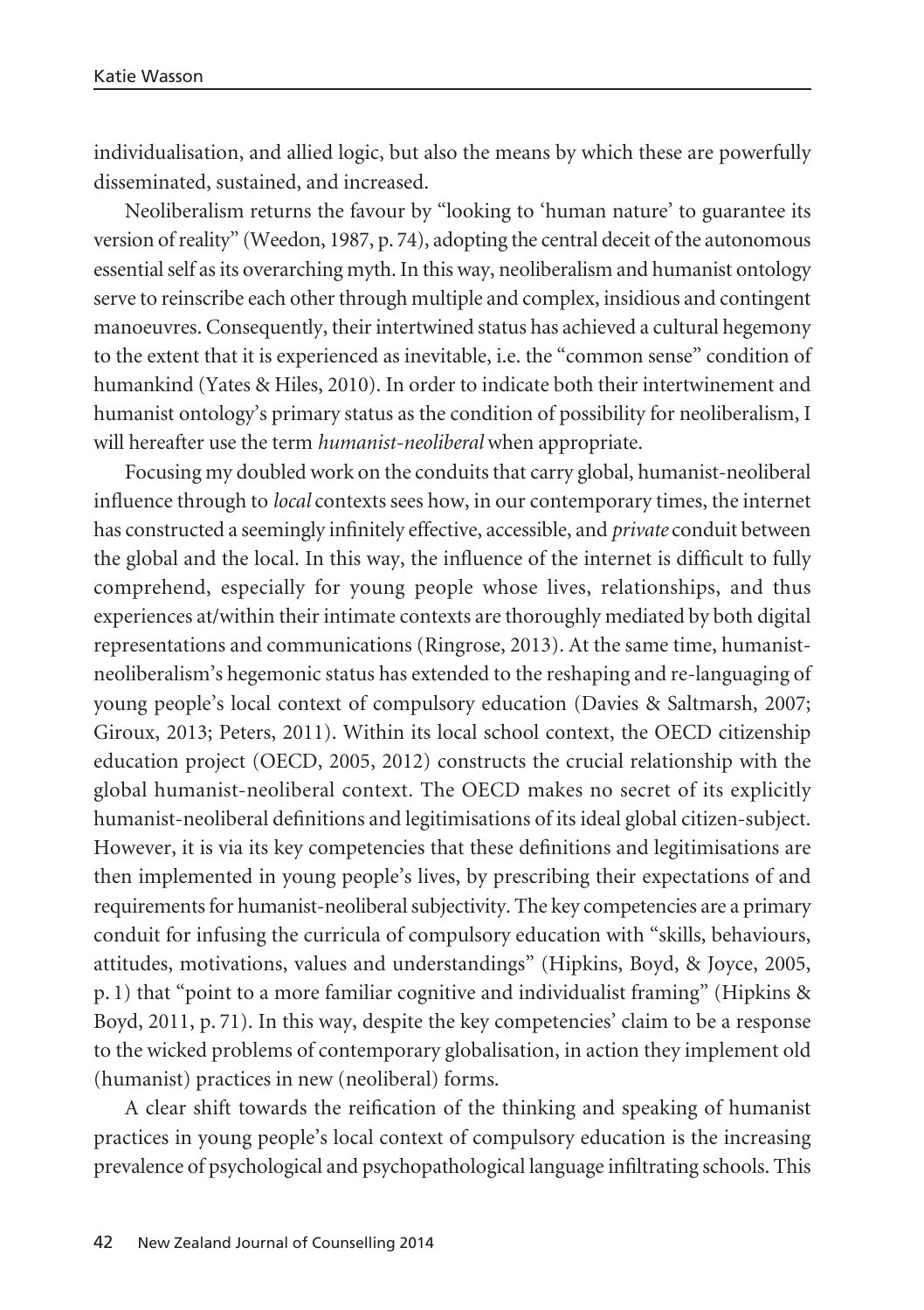shift and its implications have already been identified as problematic (Brunila, 2012; Harwood, 2006; Harwood & Allan, 2014; Laws & Davies, 2000). The humanist *essential self* is the condition of possibility for the field of psychology and its priorities of selfenlightenment, self-liberation, and self-actualisation. These priorities seductively promise to realise this essential self and achieve its goal of happiness and "wholeness" through its reification of neoliberal logic of individual empowerment, choice, and freedom. Furthermore, this essential self is available to being psychopathologised, being an "a priori" and knowable form to which it is possible to attach a labelled "disorder" of thought or feeling, i.e. a diagnosis. In these ways, humanist-neoliberalism, psychology, and psychopathology are conditions of possibility for each other, serving to reproduce, sustain, and reify each other by producing our contemporary, unpreced ented Western preoccupation with the essential self as the "centre of and source of all meaning" (White, 1995, p. 134).

Given young people's already limited margin for action or freedom, the promises and goals of humanist-neoliberalism's overarching myth of individual autonomy and allied mantra of freedom of choice are particularly compelling. Similarly irresistible to young people is the "science" of psychology that claims to *realise* these promises and goals. These claims are disseminated and legitimised by an ever-increasing plethora of tools and resources made readily and privately available through the internet. However, a glimpse of comprehension into this private world is offered by my counselling conversations with young people that illuminate how they are avid users of such tools and resources. These include self-help resources for attempting to achieve their humanist-neoliberally defined "self" and related self-diagnostic tools that psychopathologise their struggles to achieve that "self." In this way, these promises and goals, and related tools and resources, contribute to young people's belief that their efforts to practise mastery of their humanist-neoliberal subjectivity are not only freely chosen and undertaken, but are their own *ethical* and *principled* decision (Davies, 2006). However, rather than success, mastery, and/or other "wellbeing" descriptors such as confidence and connectedness, the youth mental health research evidence tells of young people using self-diagnoses as "experience-near definitions" of their subjective/ embodied experiences at/within their intimate contexts.

This exploration of my first research question has illuminated how, for young people, the key competencies (aided and abetted by technology) are the conduits by which "the [humanist-neoliberal] experience-distant and global are rendered experience-near and particular" (White, 2007, p. 40) and "take hold in the intimate domains of [young people's] lives" (Gavey, 2012). However, this exploration has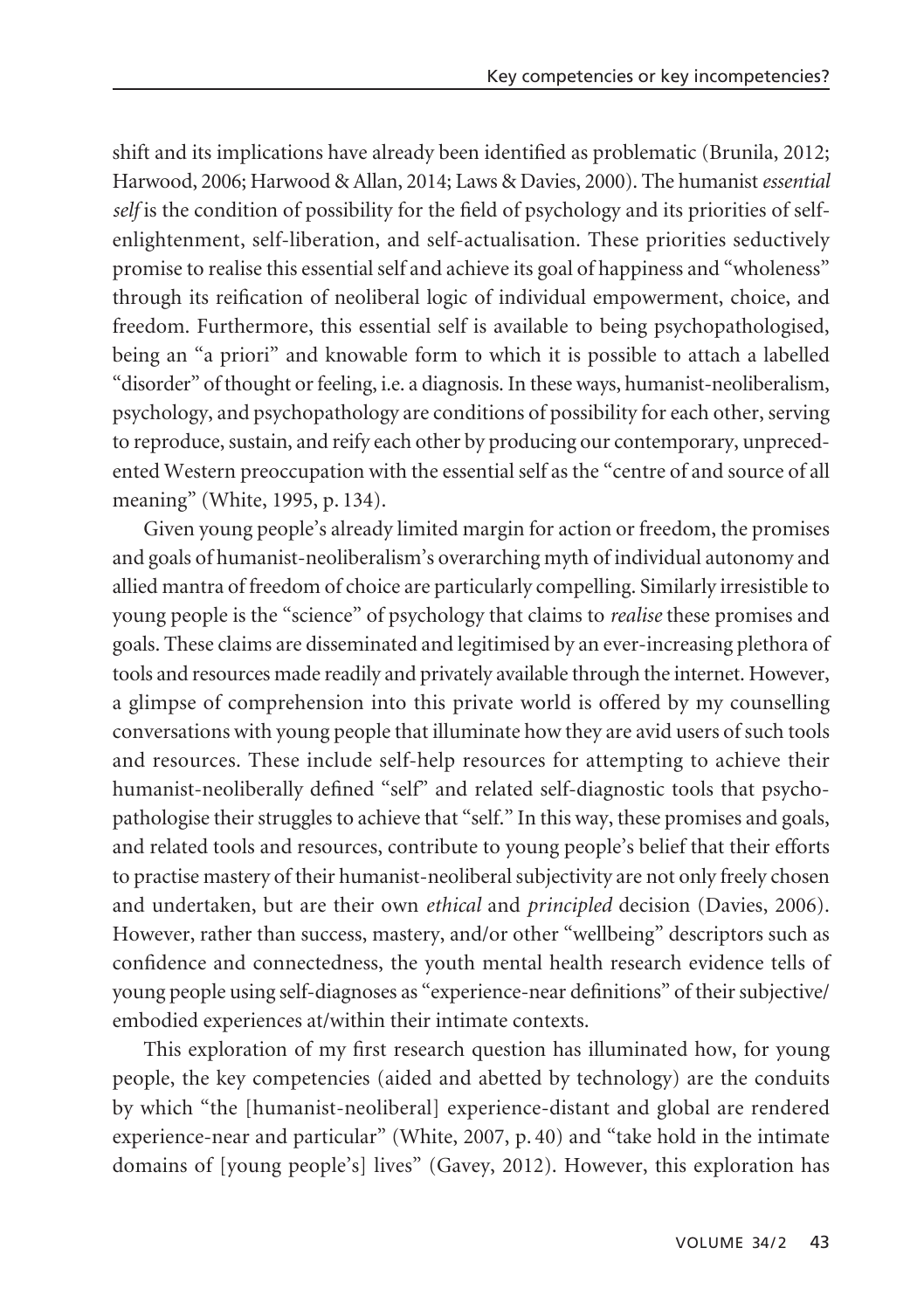revealed that it is humanist ontology's *essential self* which is the "key problem" (ERO, 2013b, p. 5) or "central deceit" (Gavey, 2012). Gavey's description communicates the potency of the humanist essential self in being the primary condition of possibility (aided and abetted by psychology and psychopathology) for the expectations and requirements of humanist-neoliberal subjectivity. This illumination and revelation supports the ongoing exploration of my dual concern, i.e. the key competencies' role as a powerful conduit for the central deceit of humanist ontology and implications for the production and sustenance of the wicked problem of young people's self-diagnosis. Hence the focus of my doubled work in this next section, guided by my second research question: How does humanist ontology's positioning of young people produce their subjective/embodied experiences at/within their intimate contexts?

# **Failure and isolation**

Humanist-neoliberalism takes advantage of the hierarchical context of schools (Gergen, 2010) which make it possible for the *compulsory* conduit of influence of the key competencies to achieve the status of being "common sense" and therefore true (Weedon, 1987). From their very first days in compulsory education, the key competencies are woven into every aspect of young people's school experience as "culturally-sanctioned signifiers of the thing they see that they must become" (Davies, 2006, p. 433). The "thing" referred to in this context is the essential, autonomous self of the ideal humanist-neoliberal citizen-subject of *The New Zealand Curriculum*'s vision. According to the curriculum, young people are autonomous individuals who not only *can* "choose" to actively shape themselves in ways prescribed by the key competencies, but indeed who *should* choose these ways; for only by choosing these ways is it possible for young people to achieve the ideal humanist-neoliberal subjectivity and experience the promised rewards of confidence, connectedness, and success as "citizens in the 21st century" (MoE, 2007, p. 4).

In this way, the central deceit of the essential, autonomous self is rendered both particularly powerful and highly relevant for young people. However, to the extent that feminist poststructuralism understands the essential self to be an artifice constructed by philosophical fiction, autonomy is perceived as illusory (Davies, 2006) and the achievement of the humanist-neoliberal citizen-subject is an impossible task. Therefore, despite their constant, strenuous, and exhausting efforts to master the construction of humanist-neoliberal practices and processes of self, young people are unable to recognise themselves and be recognised by others "as accomplishing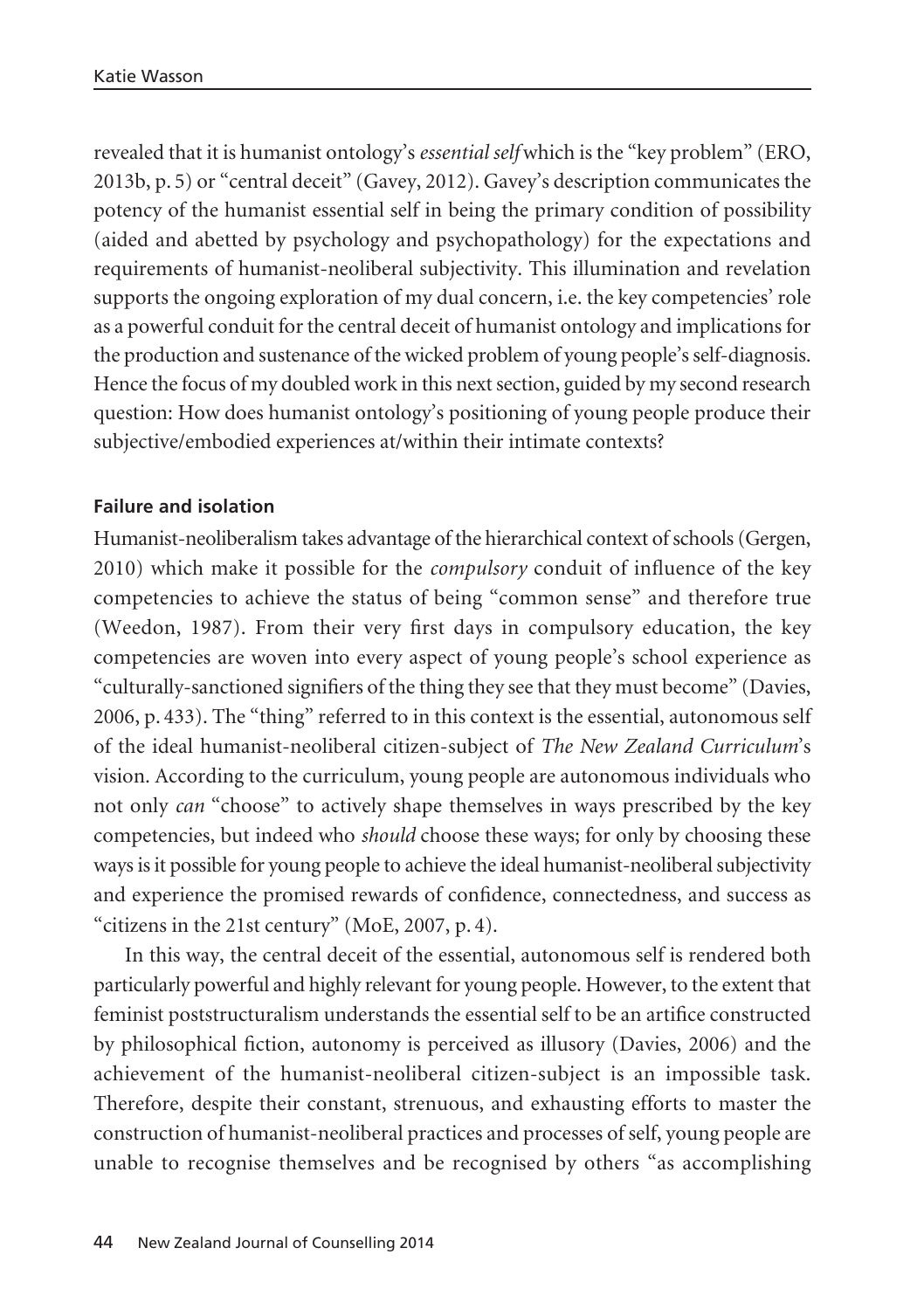themselves as autonomous, and preferably, as the right sort of subject" (Davies, 2006, p. 433). Young people's futile yet compulsory attempts to achieve the impossible produce their consequent, inevitable subjective/embodied experiences of failure.

This experience of failure is compounded by the isolation experienced as the effect of neoliberalism's "attempt to deny our interconnectedness and interdependence" (Gavey, 2012). To the extent that humanist-neoliberalism carries inherent implications of human relationships as "artificial contrivances" (Gergen, 2010), the effect is to shape a fundamental shift in young people's attitudes and understandings both of their "self" and of their relationships with others (Somerville, Davies, Power, Gannon, & de Carteret, 2011). This is a shift to an "insidious and mean responsibilisation" (Gavey, 2012), a neoliberally defined sense of responsibility in which, to the extent that each individual is entirely responsible for his or her own failure or success, despair or happiness, there is no requirement to adopt a responsibility for others "except to partake in acts of surveillance and control" (Davies, 2006, p. 436). The effects of this shift unleash a Darwinian survival of the fittest ethic (Davies & Bansel, 2005; Davies & Saltmarsh, 2007) that positions others as competitors. Together with the compulsory requirement for autonomy, this ethic is compounded by the placing of a *moral* component on success by responsibilisation, which renders the (inevitable) failure to achieve humanist-neoliberal subjectivity as nothing other than the effect of freely made "choices and investments" (Hamman, 2009, as cited in Giardina & Denzin, 2013, p. 446), i.e., entirely one's own fault.

In these humanist-neoliberal ways, a toxic culture is constructed in which "trust and commitment to the collective well-being have been made redundant" (Davies & Saltmarsh, 2007, p. 3) at the same time as judgement and stigma—both of others and of self—are attached both to group and individual failure, including academic failure. The latter is particularly pertinent for young people situated in their local context of compulsory education, in which the contemporary phenomenon of "credentialism" thrives (Aronowitz & Giroux, 2003, p. 174). This phenomenon is constructed by neoliberal educational policies obsessed with criteria of success that are determined almost exclusively in terms of academic achievement measured by exam credentials (Giroux, 2013). These credentials themselves are becoming increasingly value-laden and ranked in terms of curriculum topic and level of achievement. Credentialism contributes to a toxic culture in producing constant, multi-faceted pressure for many young people (and their parents/caregivers) who equate academic success and credentials with neoliberal hopes, dreams, and fears for "liveable lives" in the future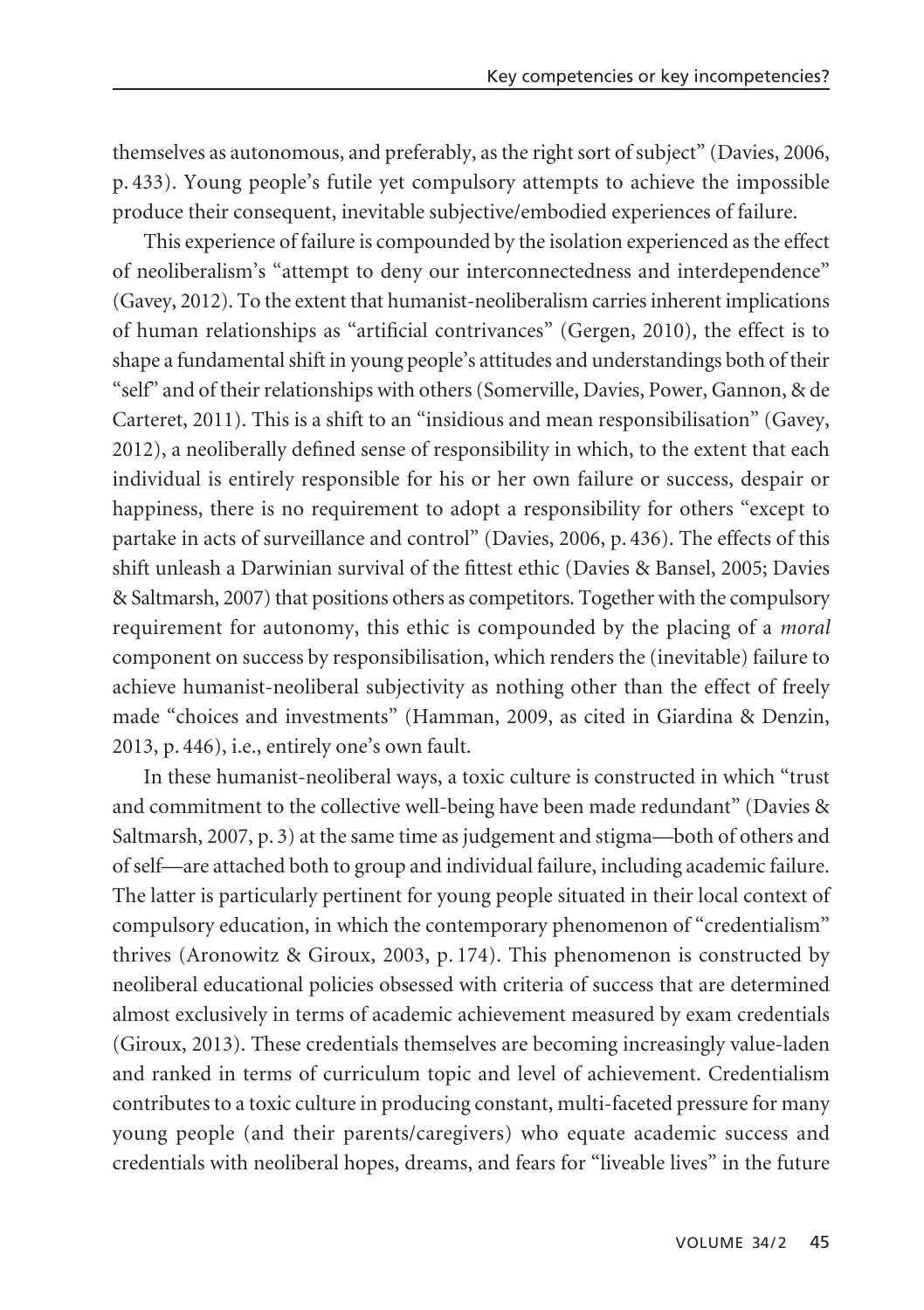(Butler, 2004, p. 18). My concern for the effects of young people's positioning within such a culture, and their possible contribution to the wicked problem of self-diagnosis, brings this exploration to its third research question: What sort of subjective/embodied experiences does this positioning produce that means young people are compelled to self-diagnose?

# **Self-diagnosis: Opportunities and constraints**

In a process of vicious circularity, this toxic culture produces subjective/embodied experiences of failure and isolation for individualised and responsibilised young people which are at the very same time rendered unspeakable by judgement and stigma, both from self and others. In this way, young people experience themselves silenced while "constantly at risk of being recognised as inappropriate and incompetent" (Davies, 2006, p. 434). The effect is to produce subjective/embodied experiences of any combination of vulnerability, ambivalence, confusion, self-blame, self-doubt, frustra tion, fear, anxiety, injustice, and anger—all compounded for young people by being lived privately as "intimate intrusions" (Gavey, 2012). Despite these arduous and debilitating effects, young people are compelled to continue the relentless, circular pursuit of this central deceit, namely the impossible task of achieving their humanistneoliberal subjectivity. It appears that, to the extent young people believe both this achievement's seductive promise of confidence, connectedness, and success—and the neoliberal mantra of their freedom of choice to pursue it—the effect is to quell or endure its punishing and unspeakable intimate intrusions.

This process of vicious circularity endured by many young people offers an explanation of the pivotal paradox, i.e. young people's contradictory and ambiguous position as discussed earlier. To the extent that young people are positioned within the impossible yet compulsory expectations and requirements of humanist-neoliberal subjectivity, the effect is a compelling, even default framing of their experience as self-diagnosis (Lafrance & McKenzie-Mohr, 2013). This is because self-diagnosis offers culturally acceptable and available, medicalised constructions for young people (and others around them) to understand, normalise, legitimise, navigate, and communicate the effects of failure and isolation on the interactive functioning of their minds and bodies. However, to the extent self-diagnosis constructs young people's subjective/embodied experiences as an individual pathology, those experiences remain safely located at/within their intimate contexts and individual bodies. The consequent effect is to counter any identification or exploration of young people's subjective/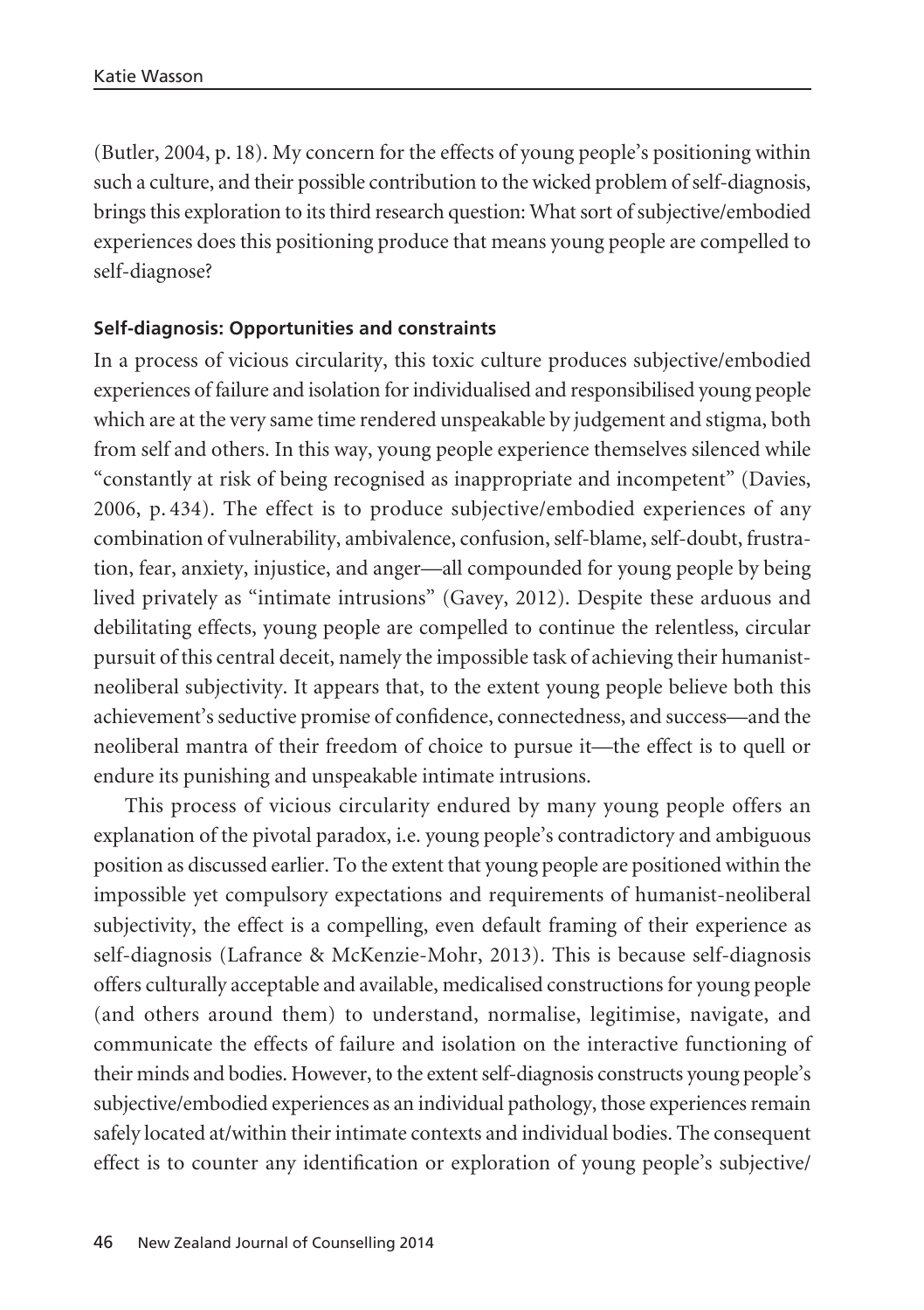embodied experiences as a possible response to the effects of humanist-neoliberalism in their lives (Gavey, 2012). In this way, the wicked problem of young people's selfdiagnosis "stands in the way of our actually understanding the very difficulties it is supposedly classifying" (Hornstein, 2013, p. 37), one of which is the wicked problem of self-diagnosis itself.

The pivotal paradox is highlighted by our counselling work as a mechanism that can make visible that which the wicked problem of self-diagnosis has made *invisible*. Our work can illuminate the central deceit of the humanist essential self and its condition of possibility for humanist-neoliberalism's exploitation of the key competencies to expedite its increasingly insidious and influential work within young people's local context of compulsory education. In this way, the key competencies contribute to the ways in which humanist-neoliberalism is able both to "dismantle resistance to itself" (Davies, 2006, p. 436) and to disguise its infiltration into young people's lives. At the same time, the benefits are mutual, hence the key competencies have managed to remain disconnected both from their own shortcomings and from their role in the production and sustenance of the wicked problem of young people's self-diagnosis.

The next section continues my doubled work in an exploration of how this disconnection and its consequent depoliticising has transpired. In "examining the [relevant] documents and discursive practices that are taken for granted in our schools" (Davies, 2006, p. 436) through a feminist poststructural lens, another conduit of influence that contributes significantly to the intractability of the wicked problem of young people's self-diagnosis and the shortcomings of the work of the key competencies is identified and explored. This examination and exploration reveals the following question from the Education Review Office (2013b) to be particularly pertinent. However, while ERO directs those responsible for pastoral care within schools to ask this question of their services, this section finds that ERO might well ask of themselves: "How well do our internal and external communications and relationships foster a shared understanding about guidance and counselling and place students at the centre?" (ERO, 2013b, p. 6).

#### **Intractabilities**

The documents relevant to the wicked problem of young people self-diagnosing fall into two categories: the evidence documents and the response documents. The former comprise the Adolescent Health Research Group's (2008, 2013) *evidential* statistics of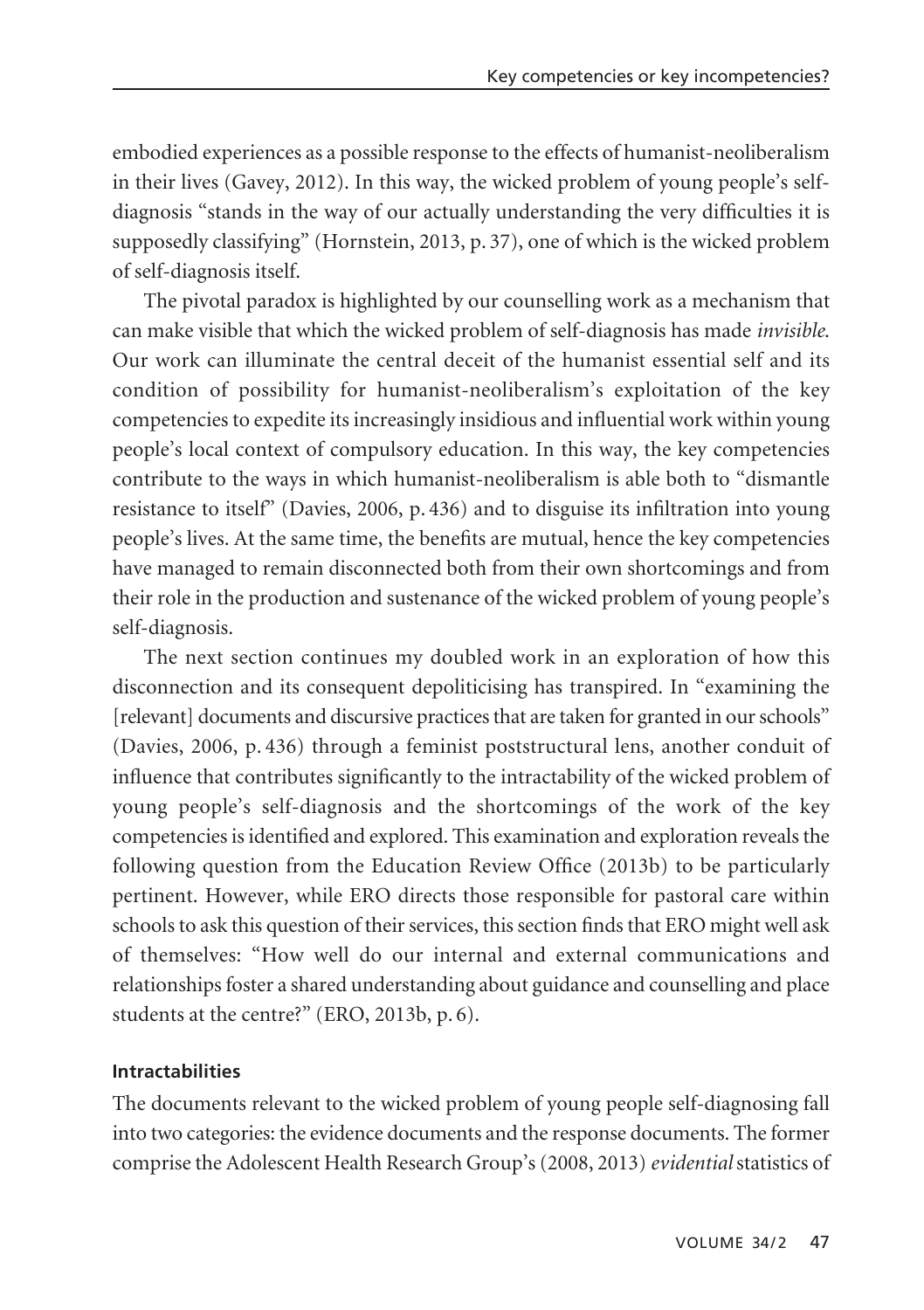young people's mental health research, which are intended to "give us the most comprehensive, accurate and up to date information about issues facing young people in Aotearoa" (AHRG, 2014). The latter are the documents that *respond* to this evidence, either expressing concern and/or providing "practical guidance for staff" in the "challenging yet vital role schools play in the wellbeing of young people" (MoE, 2013, p. 5). However, despite the espoused intentions of these documents, on examining the relevant documents with a feminist poststructural lens they appear in practice to contribute to the increasing intractability of this wicked problem; by missing crucial identifying opportunities, these documents close down opportunities for meaningful exploration.

There are various organisations responsible for these documents. On one hand (I will call it the right hand) some organisations are involved in the key competencies, and on the other hand (the left) other organisations are involved in youth mental health. All are undoubtedly concerned with the wellbeing of young people, so it is both surprising and disappointing to find that each hand does *not* know what the other is doing. This is a crucial point: the key competencies research evidence (Cowie et al., 2009; Hipkins, Cowie, Boyd, Keown, & McGee, 2011) and documents responding to it (Cowie, Hipkins, Keown, & Boyd, 2011; Cowie & Penney, 2013; Hipkins, 2012, 2014; Hipkins & Boyd, 2011; Hipkins & McDowall, 2013) make no reference to those of the youth mental health research (AHRG, 2008, 2013) and their response documents—and vice versa. In this way, the wicked problem of young people's self-diagnosis, and any connection between the production and sustenance of this problem and the espoused intentions of the key competencies, remain invisible, thus rendered unproblematic and depoliticised. Hence the incongruity of ERO's (2013b) question for schools, for in light of this revelation and my analysis of it below, I would suggest that the many organisations responsible for these documents—and/or the different departments *within* these organisations—might well ask their own question of themselves.

Because the two hands and their respective evidence and response documents are in isolation from each other, I will discuss each separately, first focusing on the right hand and its evidence and response documents relating to the key competencies. School-based research into the key competencies has been ongoing since the inception of *The New Zealand Curriculum*. This research has produced periodic qualitative evidentiary documents. In response to these documents, Rose Hipkins and others have expressed concerns about the efficacy of the key competencies in various aspects of their implementation. Relevant to this analysis is Hipkins' (2012) particular concern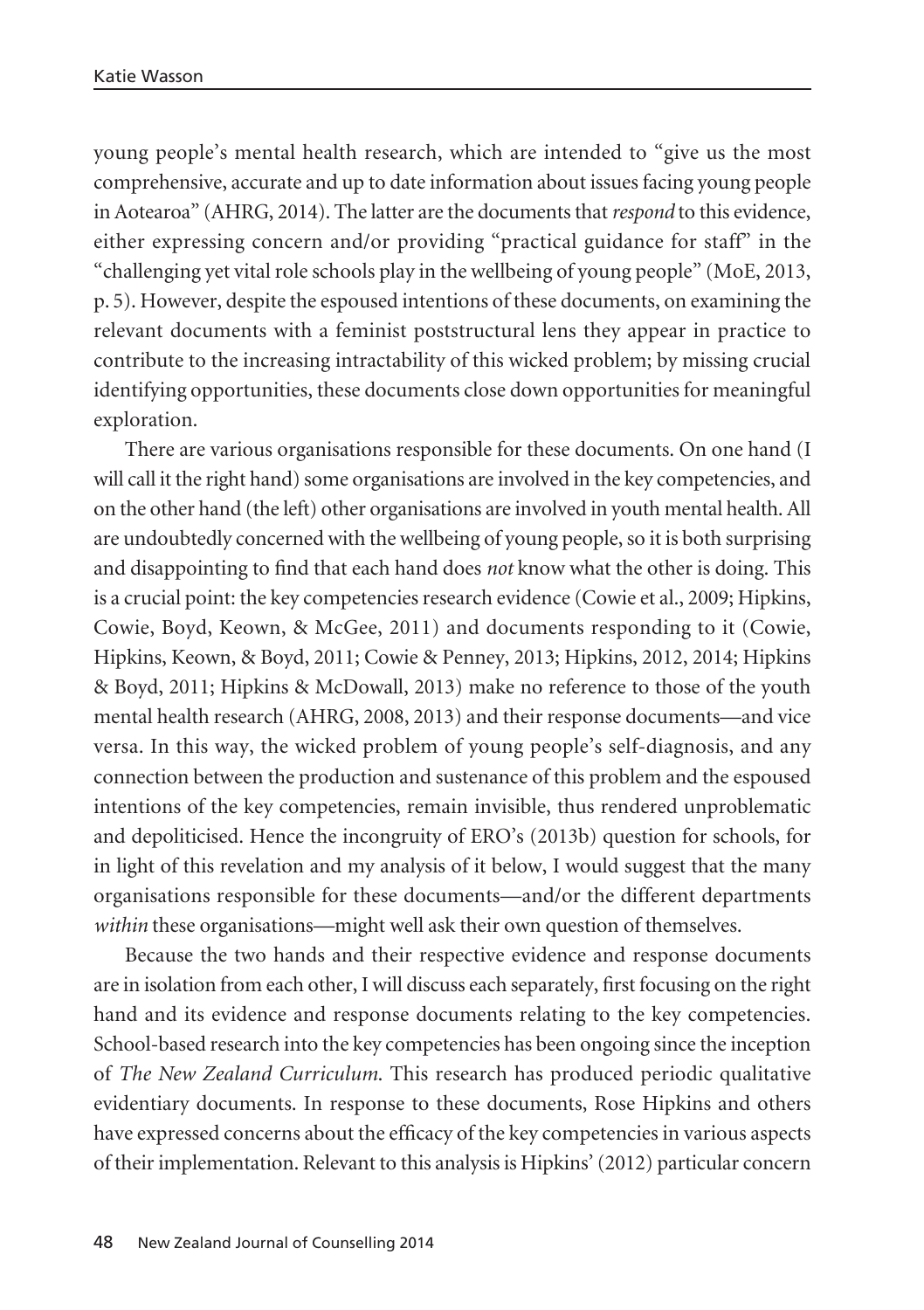that "with hindsight it is clear that the complex nature of the key competencies as agents of curriculum change is far from self-evident" (p. 64), i.e., the change effected by the key competencies for young people is *not* what was intended. Indeed, young people themselves confirm Hipkins' concern: in the (left hand's) youth mental health statistics, young people clearly self-report using language that is in stark contrast to confidence and connectedness, i.e., the experiences that the key competencies are intended to engender.

Crucially, as discussed earlier, my counselling work clarifies young people's use of this language as self-diagnosis. In this way, the (left hand) statistics are actually of young people self-diagnosing and thus implicitly confirm the right hand's concerns. Yet the left hand (i.e., the evidence documenting young people's self-reported subjective/ embodied experience) is not acknowledged at all by the right hand's response documents (concerns about the nature of the change in key competencies). This is a crucial point that has been rendered invisible, for without any explicit identification of young people's self-diagnosis it is not possible to make further links or identifications thereafter—either of the gap between the intentions of the key competencies and the statistics, or of any explicit connection between the (unidentified) gap and the sort of change the key competencies are effecting for young people, i.e., a change that might be *contributing* to the statistics. Hipkins' (2012) concerns, despite her status as one of the leaders in the development of the key competencies, appear neither to be widely disseminated to schools nor to be acknowledged by either the Ministry of Education or the Education Review Office.

Turning my focus now to the left hand and the Adolescent Health Research Group's evidence documents of young people's self-reported mental health, in response to these Fleming et al. (2014) concluded that "the mental health of secondary school students does require further attention" (p. 479). Indeed, there *has* been significant attention and response to the statistical evidence in the form of various reports, recommendations, and guidelines. These response documents have been issued to secondary schools, insisting that the statistical evidence of New Zealand's youth mental health research can no longer be ignored (ERO, 2013a, b; Key, 2013; MoE, 2013; MoH, 2012a). Through a feminist poststructural lens, however, it would appear that both the evidence and response documents have looked *through* rather than looking "*at* the linguistic surface" (Levine, 1991, as cited in Davies, 1997, p. 272) of the youth mental health research statistics. In this way, the *meaning* that young people attribute to the words they use, or identify with, to self-report their subjective/embodied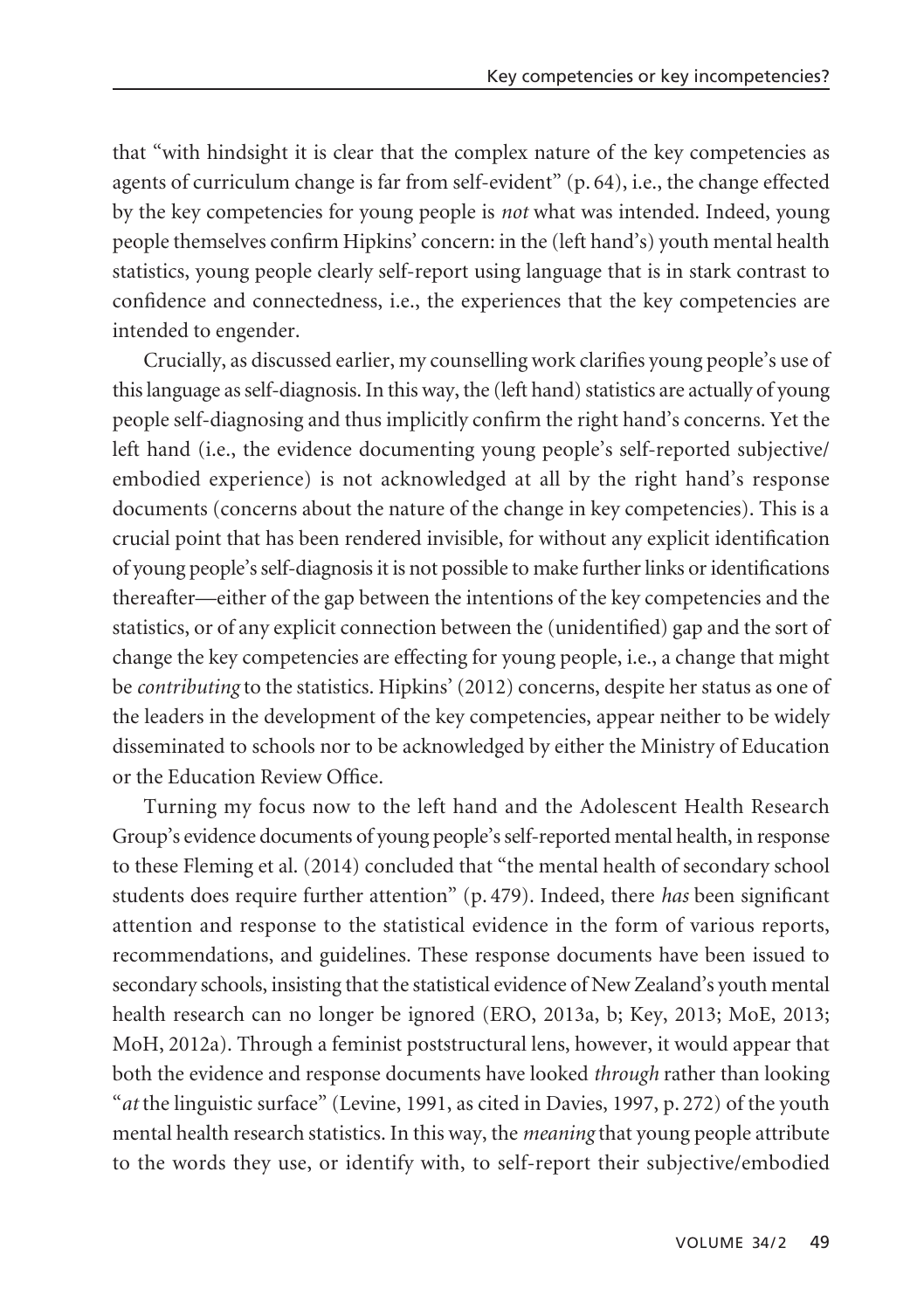experience has not been made problematic. This is confirmed in the response documents that locate young people's "problems" at an individual neoliberal level or within the bodies of young people themselves.

Here is another pivotal point that has been rendered and has remained invisible: without an examination of the evidence that looks *at*rather than *through* the linguistic surface, it is not possible to make the first crucial identification of the young people self-diagnosing. Again, by missing another opportunity to make this primary identification, it is not possible to make any further links or identifications—let alone further explorations and connections. This missed opportunity renders it impossible even to identify the contexts from which this phenomenon emerges. This should include young people's wider sociopolitical context and their local school context with its key competencies that are intended to make these sorts of changes within young people's intimate context. Hence it is impossible to explore any link between young people's self-diagnosis and their contexts. Another omission is the complete disregard of the key competencies. There is no mention of them, nor of any of their related evidence/response documents—another missed opportunity to explore the consequent implications of the nature of the change effected by the key competencies.

These crucial points have remained invisible despite some of the left-hand organisations being the same organisations that produced documents for the righthand key competencies. For example, the Ministry of Education both produced key competencies evidence and responded to the youth mental health statistics. I suggest that the relevant organisations should be asking ERO's (2013a) question of themselves: How well do their internal and external communications and relationships foster a shared understanding about guidance and counselling and place students at the centre? My analysis suggests that even between different departments within one organisation, pivotal points have been rendered and remained invisible: crucial aspects are not being identified and crucial connections are not being made. In this way, the very documents intended to mitigate the wicked problem of young people's self-diagnosis and self-harm are in practice contributing in some crucial ways to the intractability that reifies the making invisible and unproblematic, colonising and depoliticising of the shortcomings of the work of the key competencies—and of their potential contribution to the youth mental health research statistics.

Instead, the already powerful influence of humanist-neoliberalism in young people's lives is reified, sustained, and increased in every aspect of every day spent in their local context of compulsory education. The official response documents have already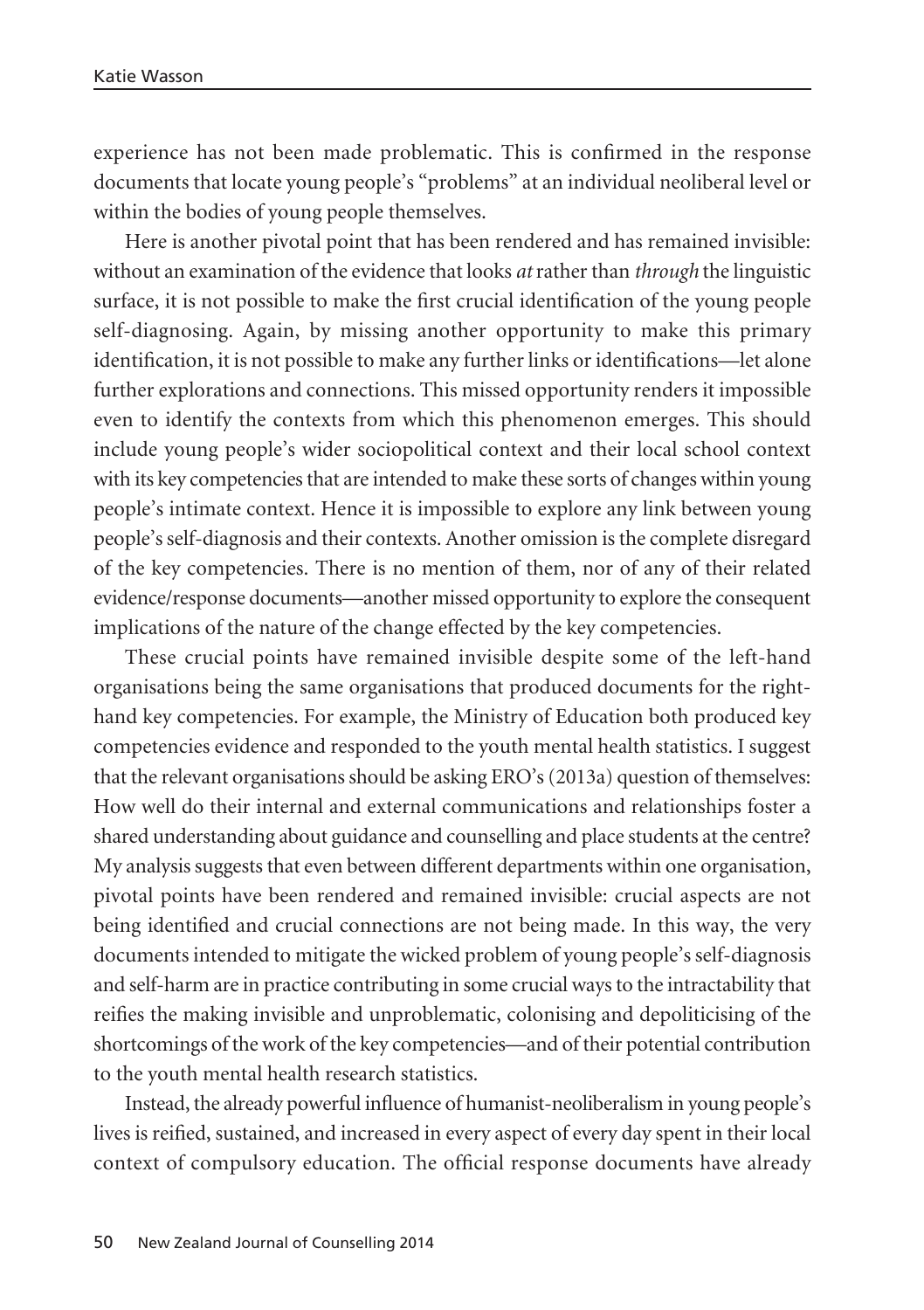acknowledged both the power and potential of schools as "the social institution with access to the greatest number of young people over extended periods of time" (MoH, 2012a, p. 11). These documents acknowledge how, "in relation to student mental health, schools and wharekura are important sites of implementation and transformation" (ERO, 2013b, p. 5). However, the official response documents only connect the change potential of our schools with their *positive* influence on young people's subjective/embodied experience. According to these documents, not only do schools have a "vital role [to] play in the wellbeing of young people" (MoE, 2013, p. 5), but the profound nature of this role also extends to "suicide prevention, recognition and management of risk" that will "contribute to reductions in suicide and intentional self-harm" (MoH, 2012a, p. 7). Similarly, ERO (2013b) *does* acknowledge young people's increasingly complex problems, which "originate outside the school and relate to wider issues in society" (p. 5). However, this article's feminist poststructural exploration of my dual concern has identified that it is not simply that "students bring [problems] with them to school" (ERO, 2013b, p. 5), but also that school brings problems inherent in the "wider issues" of humanist-neoliberalism to young people. This identification heightens the importance of ERO's recommendation that: "The improved wellbeing of students, in particular their mental health, requires a coordinated response across the education, health and social sectors" (ERO, 2013b, p. 5).

# **The "difference": Hope and possibility**

ERO (2013b) has urged schools and their staff to address the question: "How will we know that our guidance and counselling is promoting positive wellbeing outcomes for our students?"  $(p, 6)$ . I conclude this article by offering my criteria for responding to ERO's question. In doing so, I restate unequivocal support for Hughes et al.'s (2013) claim for the importance of our work as school guidance counsellors in secondary education. However, this article's identification and exploration of the pivotal paradox has augmented and further developed both the scope of and imperative for our role: it is our privileged and political work in the intimate contexts of young people's lives that constructs our work as a counter-tool to make visible and speakable so much that is rendered invisible and unspeakable. In doing so, this makes possible the making problematic and consequent understanding of the nuanced complexities of young people's use of self-diagnosis: the paradoxes, ambiguities, complexities, contingencies—constraints and *opportunities* for young people (Kirschner, 2013). These are politicising and decolonising counselling practices that can be considered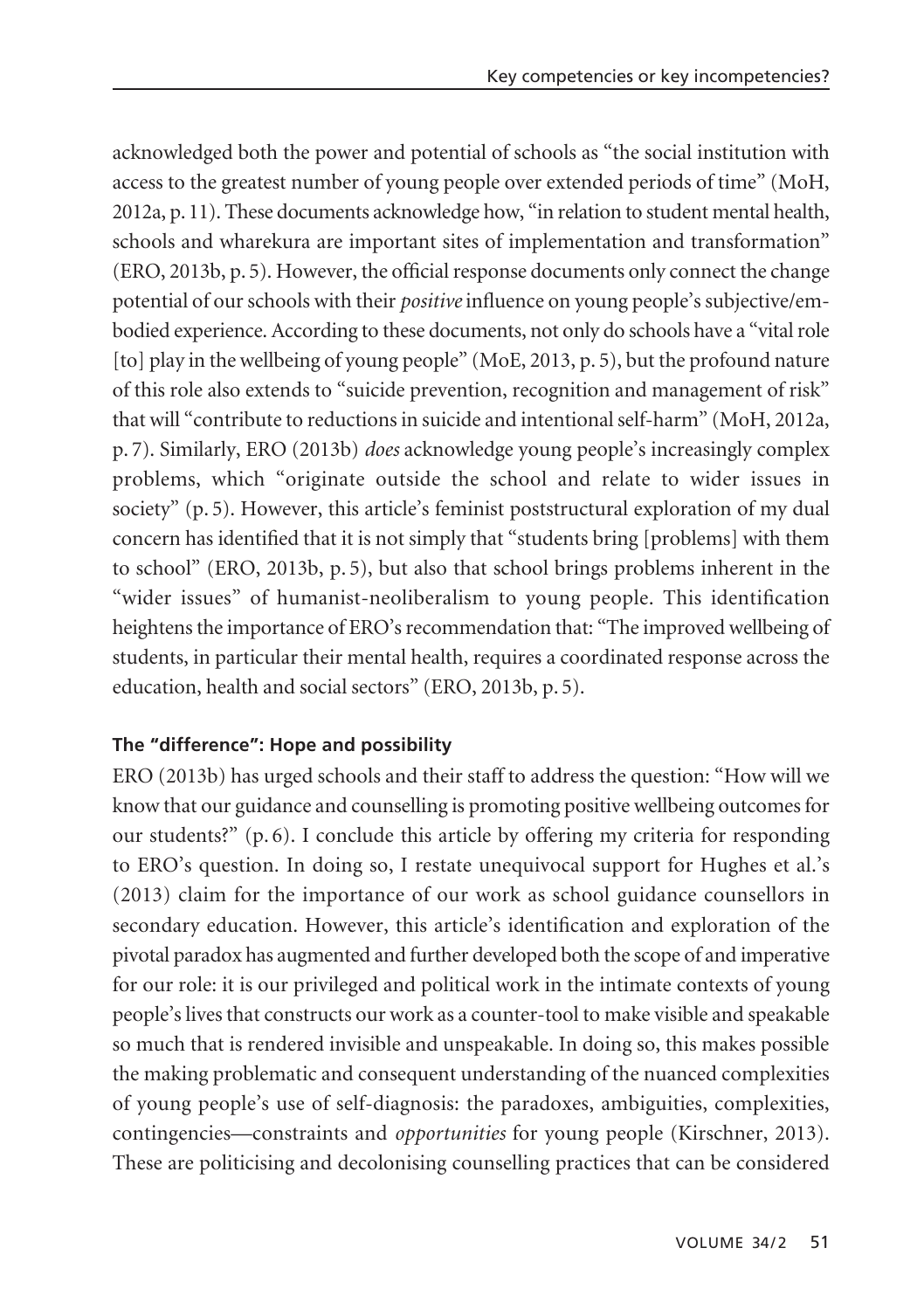"a form of identity work and as a form of social action" (Maracek & Gavey, 2013, p. 6). This is action that makes visible the effects of humanist-neoliberalism in young people's lives, effects that are transfused so powerfully and authoritatively by the key competencies.

However, despite the apparent inevitability of humanist-neoliberalism as storied in this article, feminist poststructural theory produces an understanding that renders these effects both visible and revisable, for it is in the very "paradoxical doubleness" (Davies, 2006, p. 430) of subjectivity that the conditions of possibility for change lie. Young people are *not* passive: their own actions as active agents within the key competencies' processes of neoliberal subjectification (Davies, 2006) make it possible for them to resist psychopathology's fragility and vulnerability that is storied about them and that young people story about themselves. Furthermore, it is the theory and work of feminist poststructuralism that can crack the grids of humanist intelligibility (St Pierre, 2000), unsettle illusions of humanist-neoliberal inevitability, and make possible the rethinking of the humanist-neoliberal rhetoric of freedom. Humanist ontology understands freedom as a teleological process with its endpoint being the discovery of who we are. Instead, a feminist poststructural freedom is one of the "endless questioning of constituted experience" (Rajchman, 1985, as cited in St Pierre, 2000, p. 493) that defines and limits us.

In this way I hope and intend that my counselling practices with young people in compulsory education will make possible our co-exploration of their subjective/ embodied experience in order to "uncover the ways in which [they] might be said to be powerful even when complicit in their own [humanist-]neoliberal subjection" (Davies, Flemmen, Gannon, Laws, & Watson, 2002, p. 291). If young people find at least one in a "multiplicity of resistances" (St Pierre, 2000, p. 492) in our counselling conversations, I will have upheld the ethical principle guiding my practice, "to increase the range of choices and opportunities for clients" (NZAC, 2012, p. 3).

In this way also, this article unequivocally supports Hughes et al.'s claim that the "difference" made possible by our code of ethics (NZAC, 2012) and put into practice within our school guidance counselling work with young people "is something to be valued, protected and celebrated" (p. 14). This article augments and further develops the scope of Hughes et al.'s "difference" to a difference that brings with it an ethical responsibility to engage with others who are "committed to ensuring that our young people have the very best educational opportunities" (MoE, 2007, p. 4). This engagement would comprise a necessarily wider political critique of the effects of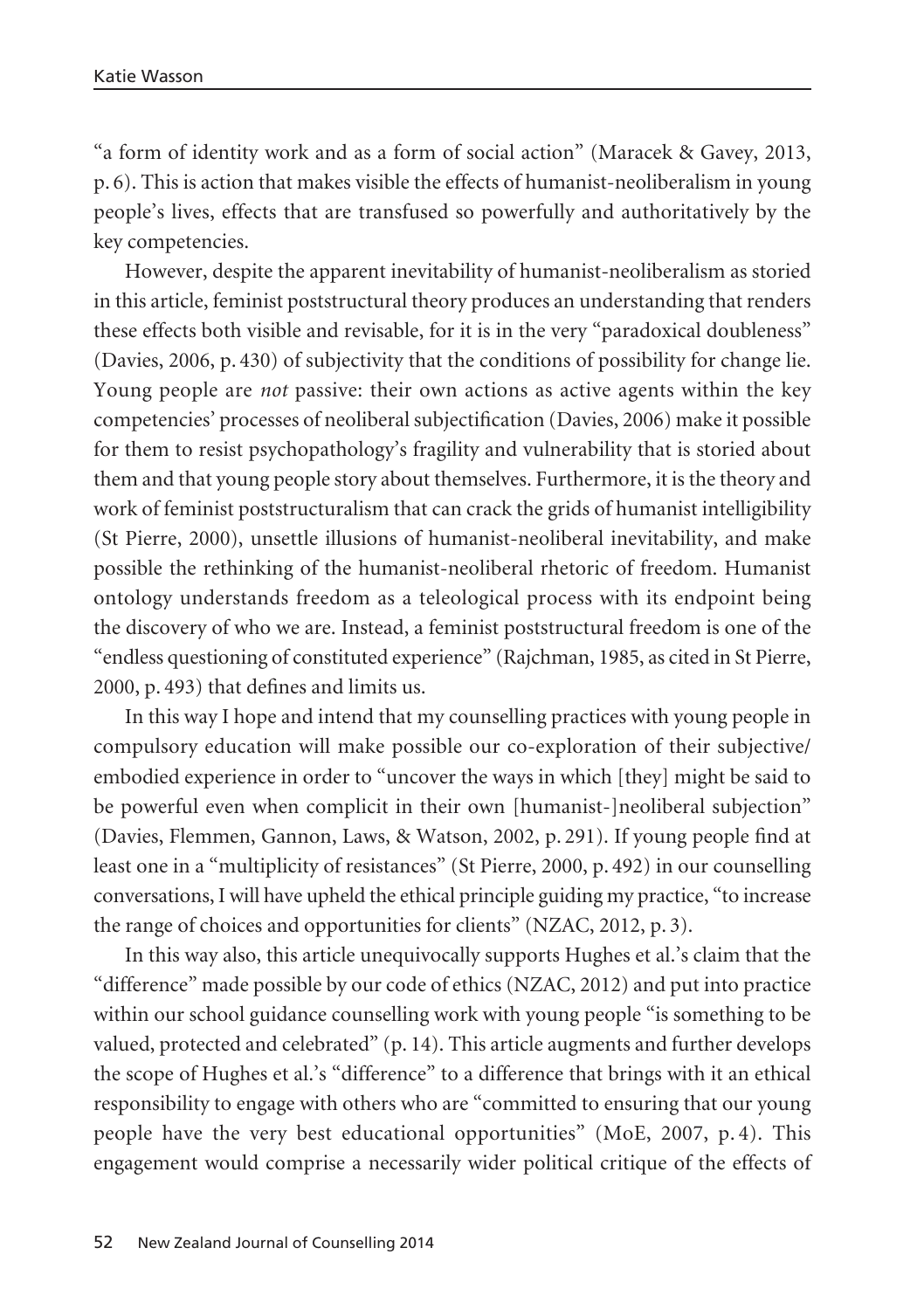humanist-neoliberalism brought into young people's lives by the key competencies. This is necessary to make possible the "powerful change potential" (Hipkins, 2014, p. 137) of the political arena of our schools to be change that "enables transgressions a movement against and beyond boundaries. It is that movement which makes education the practice of freedom" (hooks, 1994, p. 12). I believe that *this* is how we will "know that our guidance and counselling is promoting positive wellbeing outcomes for our students" (ERO, 2013b, p. 6).

## Endnotes

- 1. I use the term "at/within" throughout this article as a commitment to "troubling" (Lather & Smithies, as cited in Hey, 2006, p. 444) the taken-for-granted and seemingly natural, but culturally constructed, binary metaphor of surface and depth, especially the attendant implications and consequences as it performs as a framework for understanding and responding to subjectivity (Davies, 1997).
- 2. A wicked problem is a problem that is difficult or impossible to solve because of incomplete, contradictory, and changing requirements that are often difficult to recognise. The use of the term "wicked" here has come to denote resistance to resolution, rather than evil. Moreover, because of complex interdependencies, the effort to solve one aspect of a wicked problem may reveal or create other problems (Rittel & Webber, 1973).
- 3. This article alludes to the DSM-4 as this is the version to which Auckland's Child and Adolescent Mental Health Services refer.
- 4. The word "doxa" means "an unquestionable orthodoxy that operates as if it were the objective truth" (Chopra, 2003, as cited in Patrick, 2013). I use "doxa" in this context to refer to the way in which the foundational assumptions of neoliberal capitalism have achieved this status, both nationally and globally. In this way, neoliberalism has become embedded at personal, relational, policy, and institutional levels as common sense and therefore as the "unexamined frame for all further cognition" (Bauman, 2000, p. 30).

## References

- Adolescent Health Research Group. (2008). *Youth '07: The health and wellbeing of secondary school students in New Zealand. Initial findings*. Auckland, New Zealand: The University of Auckland.
- Adolescent Health Research Group. (2013). *Youth '12: The health and wellbeing of secondary school students in New Zealand. Initial findings.* Retrieved from https://cdn.auckland.ac.nz/ assets/fmhs/faculty/ahrg/docs/2012-overview.pdf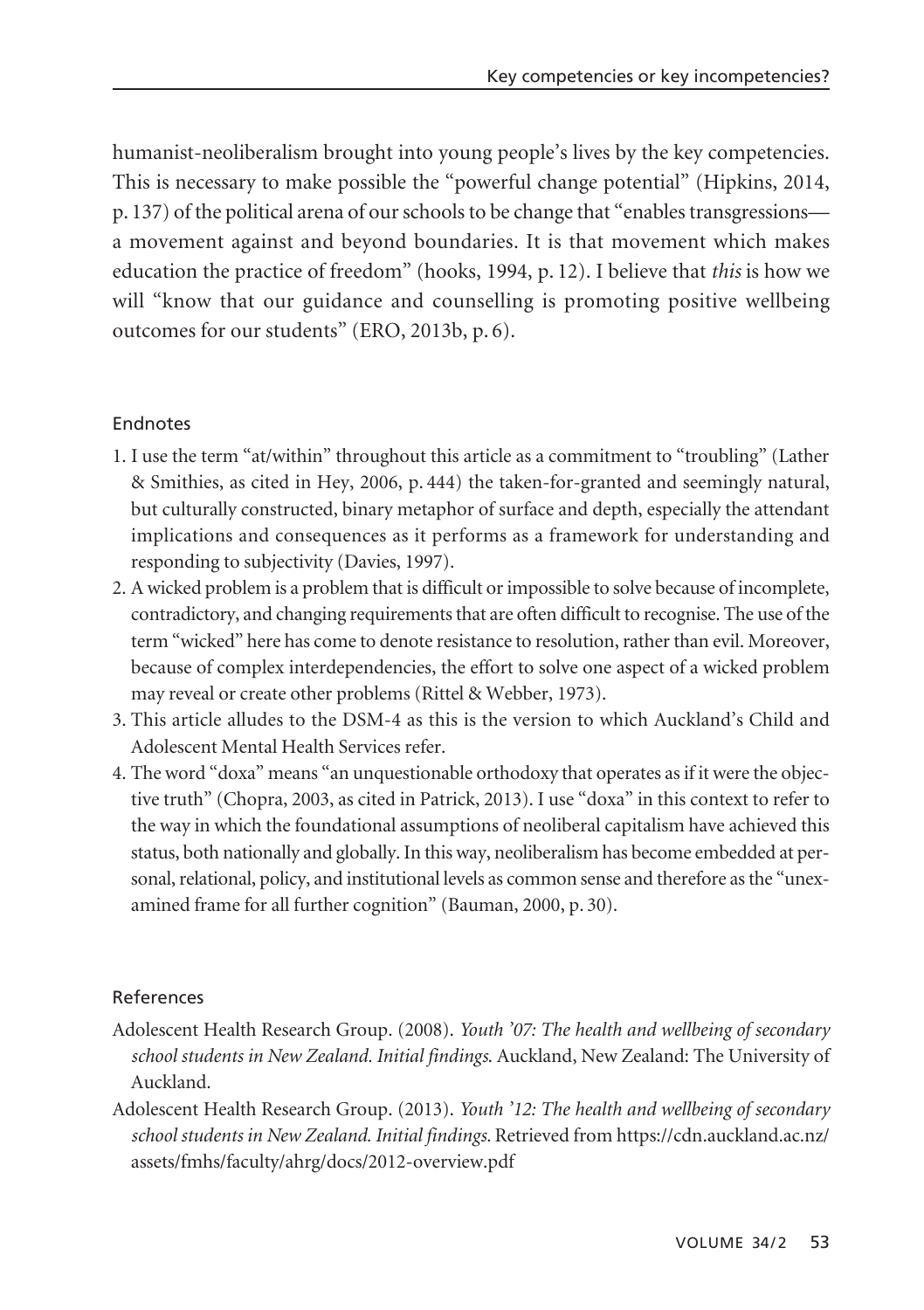Adolescent Health Research Group. (2014). *The Adolescent Health Research Group.* Retrieved from https://www.fmhs.auckland.ac.nz/en/faculty/adolescent-health-research-group.html

American Psychiatric Association. (2000). *Diagnostic and statistical manual of mental disorders* (4th ed., text rev.). Washington, DC: Author.

Aronowitz, S., & Giroux, H. (2003). *Education under siege: The conservative, liberal and radical debate over schooling.* New York, NY: Routledge.

Association for Young People's Health. (2013). *Key data on adolescence 2013.* Retrieved from http://www.youngpeopleshealth.org.uk/3/resources/17/key-data-on-adolescence/

Bauman, Z. (2000). *Liquid modernity.* Cambridge, England: Polity Press.

Berger, P. L., & Luckmann, T. (1966). *The social construction of reality: A treatise in the sociology of knowledge*. Garden City, NY: Anchor Books.

- Brodie, J. (2007). Reforming social justice in neoliberal times. *Studies in Social Justice, 1*(2), 93– 107.
- Brunila, K. (2012). From risk to resilience: The therapeutic ethos in youth education. *Education Inquiry, 3*(3), 451–464.
- Butler, J. (1990). *Gender trouble: Feminism and the subversion of identity*. New York, NY: Routledge.
- Butler, J. (2004). *Undoing gender.* New York, NY: Routledge.
- Cowie, B., Hipkins, R., Boyd, S., Bull, A., Keown, P., & McGee, C., … Yates, R. (2009). *Curriculum implementation exploratory studies: Final report.* Retrieved from http:// www.educationcounts.govt.nz/publications/curriculum/57760/1
- Cowie, B., Hipkins, R., Keown, P., & Boyd, S. (2011). *The shape of curriculum change.* Wellington, New Zealand: Ministry of Education. Retrieved December 4, 2013, from Te Kete Ipurangi: http://nzcurriculum.tki.org.nz/Curriculum-stories/Keynotes-andpresentations/The-shape-of-curriculum-change/Summary
- Cowie, B., & Penney, D. (2013). Editorial. *Teachers and Curriculum, 13.* Retrieved from http://tandc.ac.nz/tandc/issue/view/3
- Davies, B. (1997). The subject of poststructuralism: A reply to Alison Jones. *Gender and Education, 9*(3), 271–283.
- Davies, B. (2006). Subjectification: The relevance of Butler's analysis for education. *British Journal of Sociology of Education, 27*(4), 425–438.
- Davies, B., & Bansel, P. (2005). The time of their lives? Academic workers in neoliberal time[s]. *Health Sociology Review, 14*(1), 47–58.
- Davies, B., Browne, J., Gannon, S., Honan, E., Laws, C., Mueller-Rockstroh, B., & Petersen, E. (2004). The ambivalent practices of reflexivity. *Qualitative Inquiry, 10*(3), 360–389.
- Davies, B., Flemmen, A., Gannon, S., Laws, C., & Watson, B. (2002). Working on the ground. A collective biography of feminine subjectivities: Mapping the traces of power and knowledge. *Social Semiotics, (12)*3, 291–313.
- Davies, B., & Saltmarsh, S. (2007). Gender economies: Literacy and the gendered production of neoliberal subjectivities. *Gender and Education, 19*(1), 1–20.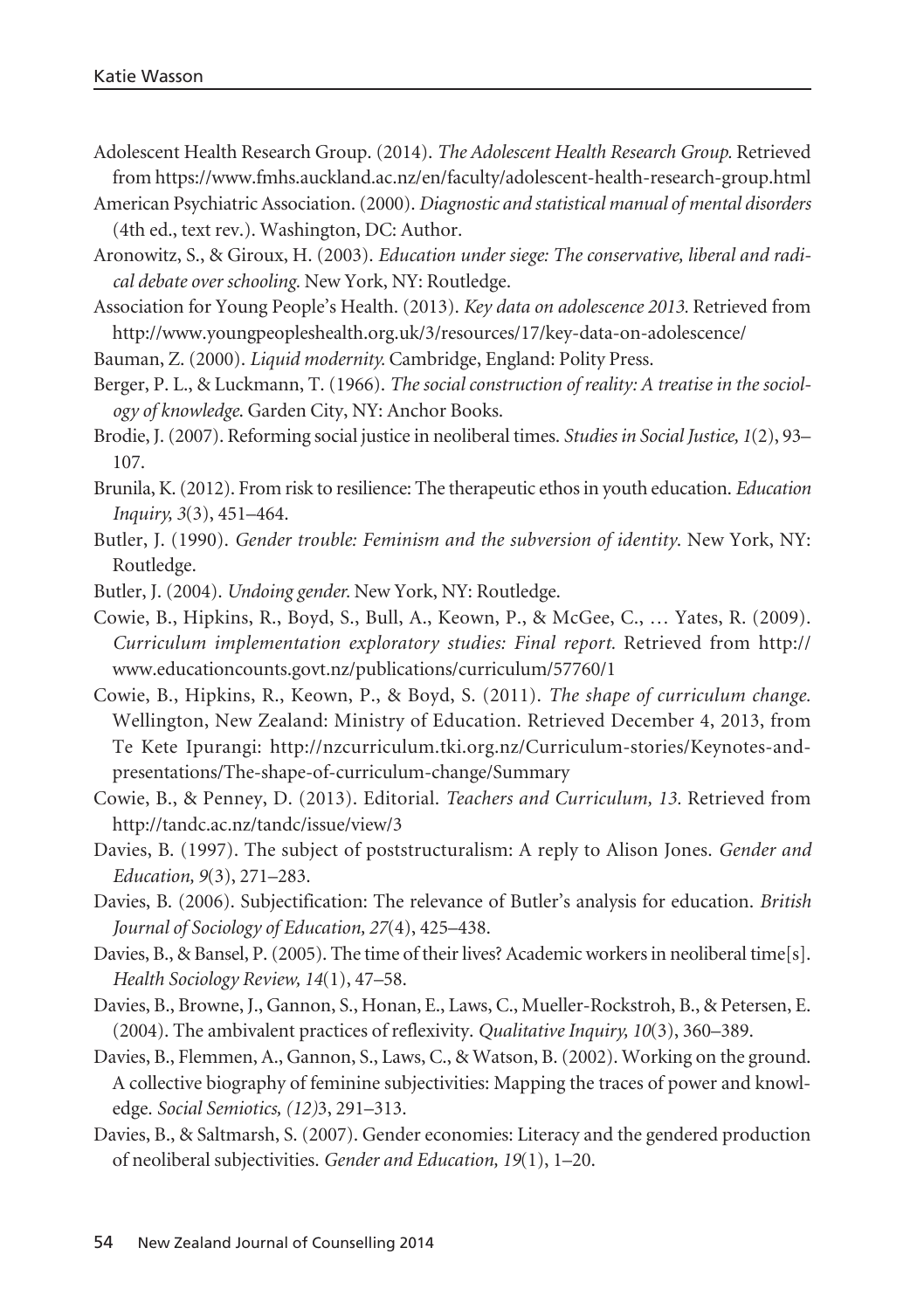- Education Review Office. (2013a). *Wellbeing for success: Draft evaluation indicators for student wellbeing.* Wellington, NZ: Author.
- Education Review Office. (2013b). *Improving guidance and counselling for students in secondary schools.* Wellington, NZ: Author.
- Fleming, T., Clark, T., Denny, S., Bullen, P., Crengle, S., Peiris-John, R., … Lucassen, M. (2014). Stability and change in the mental health of New Zealand secondary school students 2007–2012: Results from the national adolescent health surveys. *Australian & New Zealand Journal of Psychiatry, 48*(5), 472–480.
- Foucault, M. (1982). The subject and the power. In H. L. Dreyfus & P. Rabinow (Eds.), *Michel Foucault: Beyond structuralism and hermeneutics* (L. Sawyer, Trans., pp. 208–226). London, England: Harvester Wheatsheaf.
- Freedman, J., & Combs, G. (1996). *The social construction of preferred realities.* New York, NY: Norton.
- Gavey, N. (2012). *Intimate intrusions of the neoliberal deceit.* Invited "State of the Science" address (Gender). 30th International Congress of Psychology, Cape Town, South Africa, 22– 27 July.
- Georgaca, E. (2013). Social constructionist contributions to critiques of psychiatric diagnosis and classification. *Feminism & Psychology, 23*(1), 56–62.
- Gergen, K. (2010). *Social construction and pedagogical practice.* Retrieved from http:// www.swarthmore.edu/Documents/faculty/gergen/Social\_Construction\_and\_Pedagogical\_ Practice.pdf
- Giardina, M. D., & Denzin, N. K. (2013). Confronting neoliberalism: Toward a militant pedagogy of empowered citizenship. *Cultural Studies, Critical Methodologies, 13*(6), 443–451.
- Giroux, H. (2013). Neoliberalism's war against teachers in dark times. *Cultural Studies, Critical Methodologies, 13*(6), 458–468.
- Greaney, S. (2013). *Guidance and counselling review shows more secondary school students seeking help, with more complex problems: New ERO report*. Retrieved from http://www.ero. govt.nz/About-Us/ News-Media-Releases2/Guidance-and-counselling-review-shows-moresecondary-school-students-seeking-help-with-more-complex-problems-new-ERO-report
- Guilfoyle, M. (2013). Client subversions of DSM knowledge. *Feminism & Psychology, 23*(1), 86– 92.
- Harwood, V. (2006). *Diagnosing 'disorderly' children: A critique of behaviour disorders discourses*. London, England: Routledge.
- Harwood, V., & Allan, J. (2014). *Psychopathology at school: Theorising mental disorders in education*. London, England: Routledge.
- Hey, V. (2006). The politics of performative resignification: Translating Judith Butler's theoretical discourse and its potential for a sociology of education. *British Journal of Sociology of Education, 27*(4), 439–457.
- Hipkins, R. (2012). Reflecting on the implementation of key competencies [capabilities] in the New Zealand Curriculum. *Curriculum Perspectives, 32*(1), 63–66.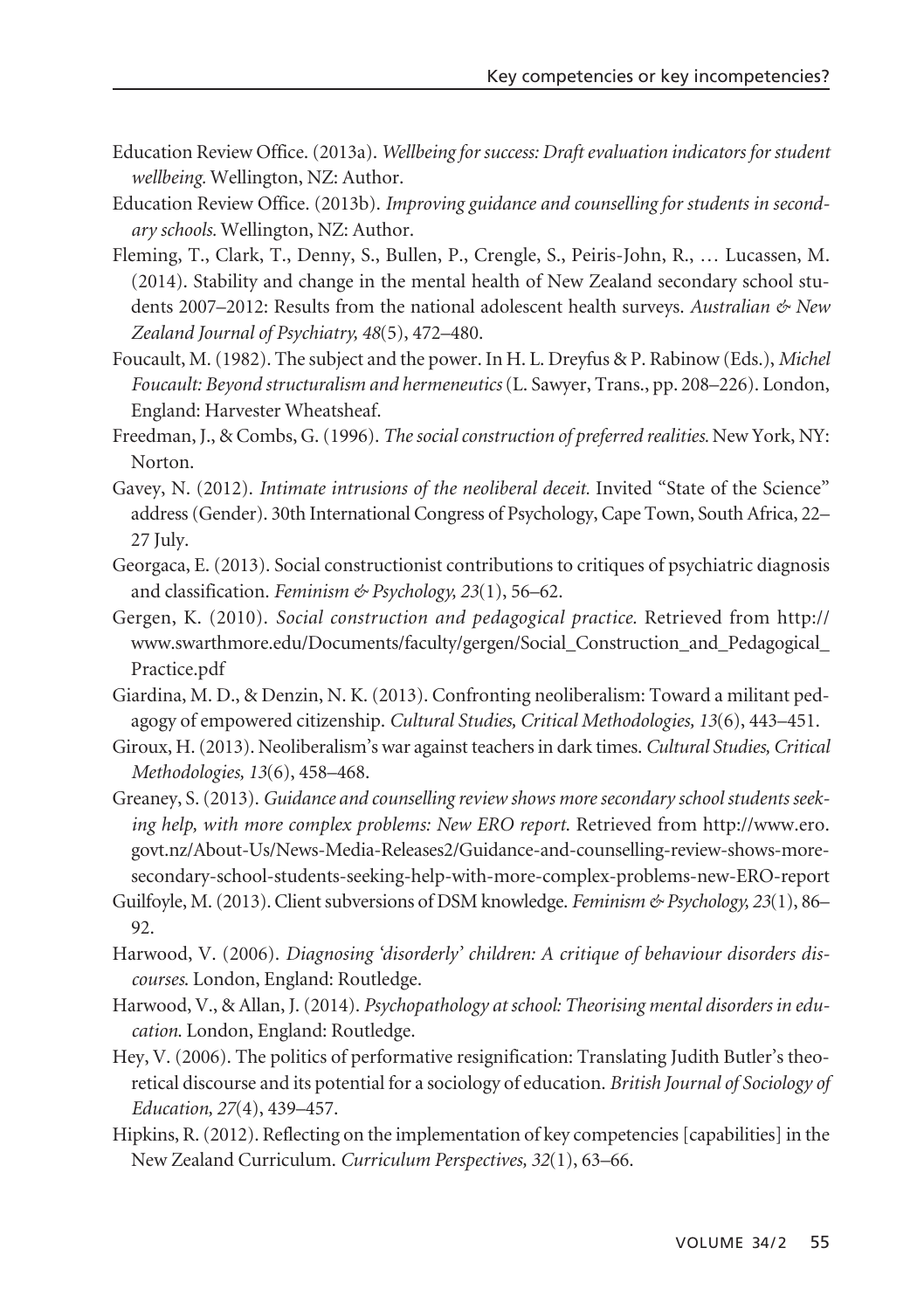Hipkins, R. (2014). *Key competencies for the future.* Wellington, NZ: NZCER Press.

- Hipkins, R., & Boyd, S. (2011). The recursive elaboration of key competencies as agents of curriculum change. *Curriculum Matters, 7,* 70–86.
- Hipkins, R., Boyd, S., & Joyce, C. (2005). *Documenting learning of the key competencies: What are the issues? A discussion paper.* Retrieved from http://www.tki.org.nz/r/nzcurriculum/ references\_e.php#h
- Hipkins, R., Cowie, B., Boyd, S., Keown, P., & McGee, C. (2011). *Curriculum implementation exploratory studies 2: Final report: February 2011.* Wellington, New Zealand: Ministry of Education. Retrieved from http://www. educationcounts.govt.nz/publications/curriculum/ curriculum-implementation-exploratory-studies-2
- Hipkins, R., & McDowall, S. (2013). Teaching for present and future competency: A productive focus for professional learning. *Teachers and Curriculum, 13.* Retrieved from http://tandc.ac.nz/tandc/issue/view/3
- hooks, b. (1994). *Teaching to transgress: Education as the practice of freedom*. New York, NY: Routledge.
- Hornstein, G. A. (2013). Whose account matters? A challenge to feminist psychologists. *Feminism & Psychology, 23*(1), 29–40.
- Hughes, C., Burke, A., Graham, J., Crocket, K., & Kotze, E. (2013). School counsellors and the key competencies: The difference that makes the difference. *New Zealand Journal of Counselling, 33*(1), 2–15.
- Key, J. (2013). *PM's Youth Mental Health Project helping thousands.* Retrieved from http://beehive.govt.nz/release/pm%E2%80%99s-youth-mental-health-project-helpingthousands
- Kirschner, S. (2013). Diagnosis and its discontents: Critical perspectives on psychiatric nosology and the DSM. *Feminism & Psychology, 23*(1), 10–28.
- Kupfer, D. J. (2013). *DSM-5's new approach to suicide risk, behaviour.* Retrieved from http://www.huffingtonpost.com/david-j-kupfer-md/dsm-5-suicide\_b\_3731260.html
- Lafrance, M. N., & McKenzie-Mohr, S. (2013). The DSM and its lure of legitimacy. *Feminism & Psychology, 23*(1), 119–140.
- Laws, C., & Davies, B. (2000). Poststructuralist theory in practice: Working with "behaviourally disturbed" children. *International Journal of Qualitative Studies in Education, 13*(3), 205–221.
- Loveridge, J., & Cornforth, S. (2014). The ages of consent: Re-working consensual frameworks in postmodern times. *International Journal of Qualitative Studies in Education, 27*(4), 454–471.
- Marecek, J., & Gavey, N. (2013). DSM-5 and beyond: A critical feminist engagement with psychodiagnosis. *Feminism & Psychology, 23*(1), 3–9.
- Ministry of Education. (2007). *The New Zealand curriculum*. Retrieved from http://nzcurriculum.tki.org.nz/Curriculum-documents/The-New-Zealand-Curriculum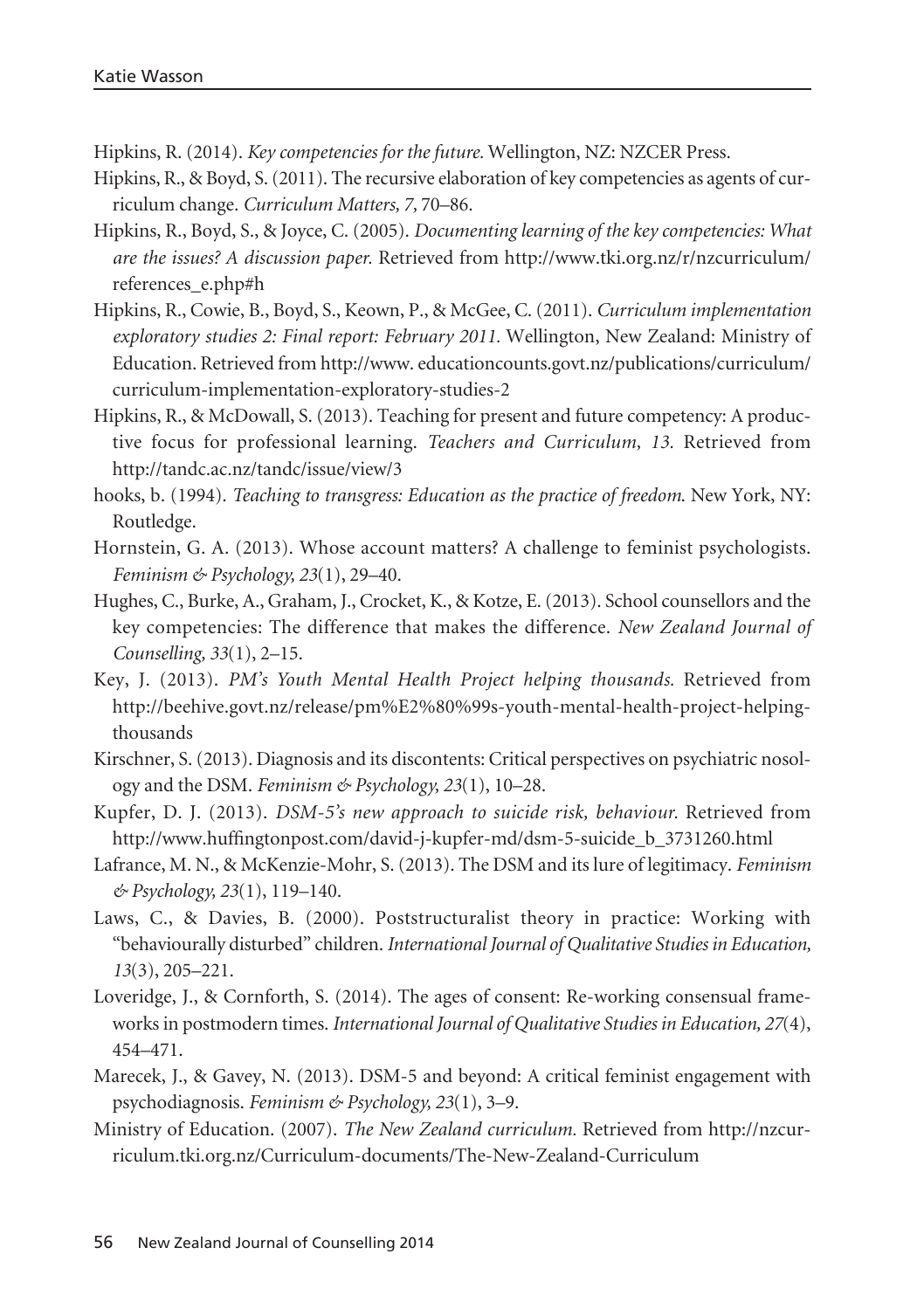- Ministry of Education. (2013). *Preventing and responding to suicide: Resource kit for schools.* Wellington, NZ: Ministry of Education Professional Practice Unit.
- Ministry of Health. (2012a). *Updated evidence and guidance supporting suicide prevention activity in New Zealand schools.* Retrieved from http://www.engagenz.co.nz/wp-content/uploads/ updated-evidence-and-guidance-supporting-suicide-prevention-activity-in-New-Zealandschools-2003-2012.pdf
- Ministry of Health. (2012b). *Suicide facts: Deaths and intentional self-harm hospitalisations 2011.* Retrieved from http://www.health.govt.nz/publication/suicide-facts-deaths-andintentional-self-harm-hospitalisations-2011
- National Institute of Mental Health. (2014). *Child and adolescent mental health.* Retrieved from http://www.nimh.nih.gov/health/publications/depression-in-children-and-adolescents/ index.shtml
- New Zealand Association of Counsellors. (2012). *Code of ethics: A framework for ethical practice*. Hamilton, New Zealand: Author.
- OECD. (2005). *The definition and selection of key competencies: Executive summary.* Retrieved from http://www.pisa.oecd.org/dataoecd/47/61/35070367.pdf
- OECD. (2012). *PISA 2012 assessment and analytical framework: Mathematics, reading, science, problem solving and financial literacy*. Retrieved from http://www.oecd.org/pisa/ pisaproducts/PISA%202012%20framework%20e-book\_final.pdf
- Patrick, F. (2013). Neoliberalism, the knowledge economy, and the learner: Challenging the inevitability of the commodified self as an outcome of education. *Hindawi (2013).* Retrieved from http://www.hindawi.com/journals/isrn/2013/108705/
- Peters, M. A. (2011). *Neoliberalism and after? Education, social policy, and the crisis of Western capitalism*. Geneva, Switzerland: Peter Lang.
- Ringrose, J. (2013). *Postfeminist education? Girls and the sexual politics of schooling.* New York, NY: Routledge.
- Rittel, H. W. J., & Webber, M. M. (1973). Dilemmas in a general theory of planning. *Policy Sciences, (4)*2, 155–169.
- Roberts, G. A. (2000). Narrative and severe mental illness: What place do stories have in an evidence-based world? *Advanced Psychiatric Treatment, 6,* 432–441.
- Sinaikin, P. (2004). How I learned to stop worrying and love the DSM. *Psychiatric Times, 21*(2), 103–105.
- Somerville, M., Davies, B., Power, K., Gannon, S., & de Carteret, P. (2011). *Place, pedagogy, change*. Boston, MA: Sense.
- St Pierre, E. (2000). Poststructural feminism in education: An overview. *Qualitative Studies in Education, 13*(5), 477–515.
- Strong, T. (2012). *Talking about the DSM-V.* Paper presented at the Therapeutic Conversations X Conference, Vancouver. Retrieved from http://www.taosinstitute.net/Websites/ taos/images/ResourcesManuscripts/Strong\_Talking\_about\_the\_DSM-V.pdf